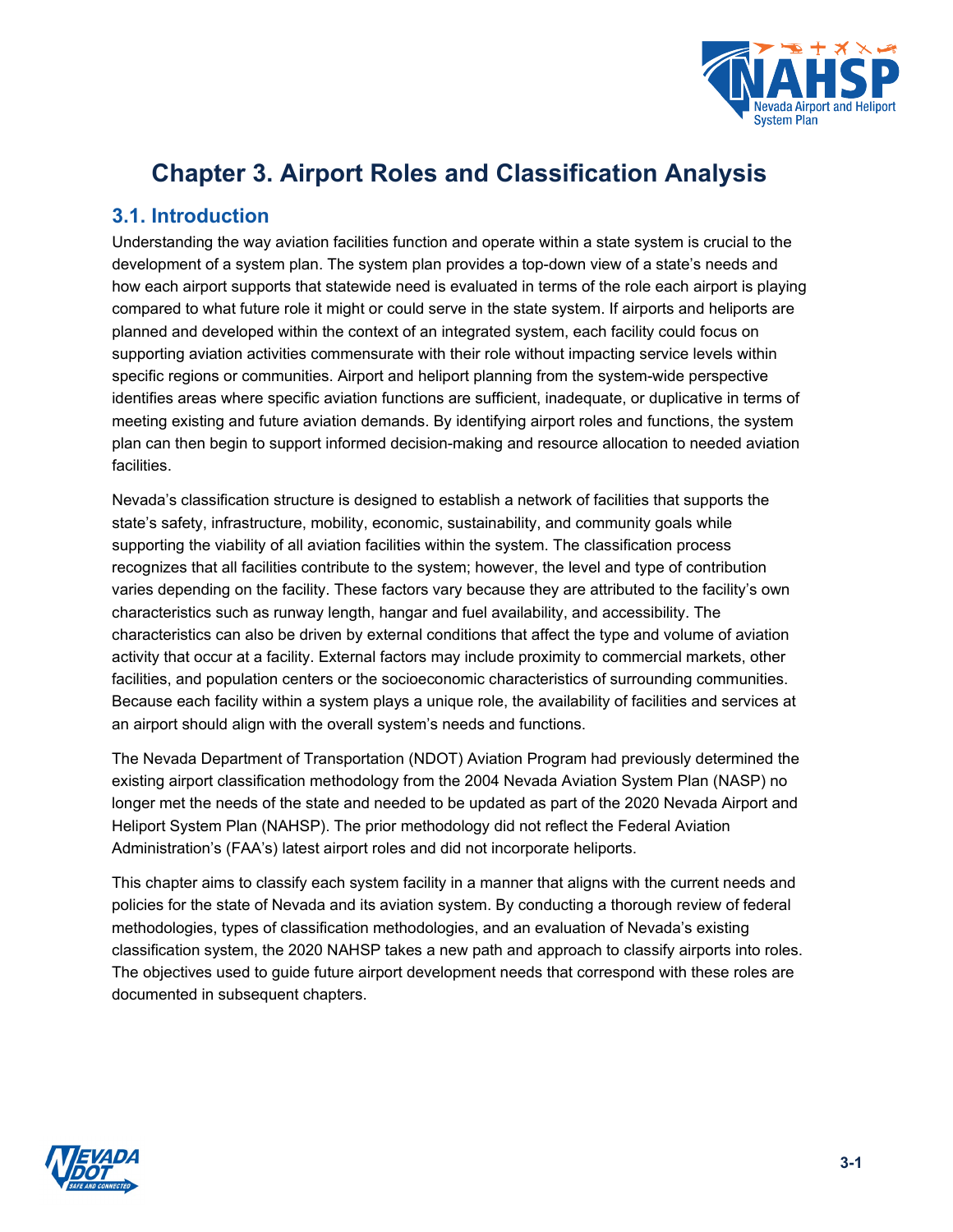

# <span id="page-1-1"></span>**3.2. Federal Classifications**

There are almost 20,000 landing areas in the United States, with only 5,080 of them open to the public. Of these, 3,304 were included in the latest publication of the National Plan of Integrated Airport Systems (NPIAS), the national classification system. The *Report to Congress, NPIAS 2021- 2025* (NPIAS), the most recent publication from the FAA, identifies 3,304 existing and six proposed public-use airports as significant to the national air system (3,338 total). Ninety-eight percent of NPIAS airports are publicly owned (3,244), while two percent (60) are owned by private entities. There are an additional 1,776 existing public-use airports that are not included in the NPIAS, generally because they do not meet the minimum entry criteria, cannot be expanded or improved to provide a safe and efficient airport, or are located within a 30-mile radius of at least one existing NPIAS airport.

The NPIAS airports encompass all types of landing areas specifically developed for conventional fixed-wing aircraft, helicopters, and seaplanes. These airports serve various functions within the system, and each plays an integral role in the economic, social, and/or physical well-being of the residents of and visitors to the U.S., as well as the private and public institutions that operate within its borders.

<span id="page-1-0"></span>A key benefit of being included in the NPIAS program is the access to federal funding. Most NPIAS airports are eligible to receive federal entitlement funds through the Airport Improvement Program (AIP) for planning and development projects including improvements related to enhancing airport safety, capacity, security, and environmental concerns. The 2021-2025 NPIAS lists an estimated \$305 million in development needs for the NPIAS airports located in Nevada. Of the over 3,300 U.S. airports in the NPIAS, Nevada has 30. **[Table](#page-1-0) 3-1** presents the NPIAS classifications and the number of Nevada airports within each classification as of the 2021 publication.

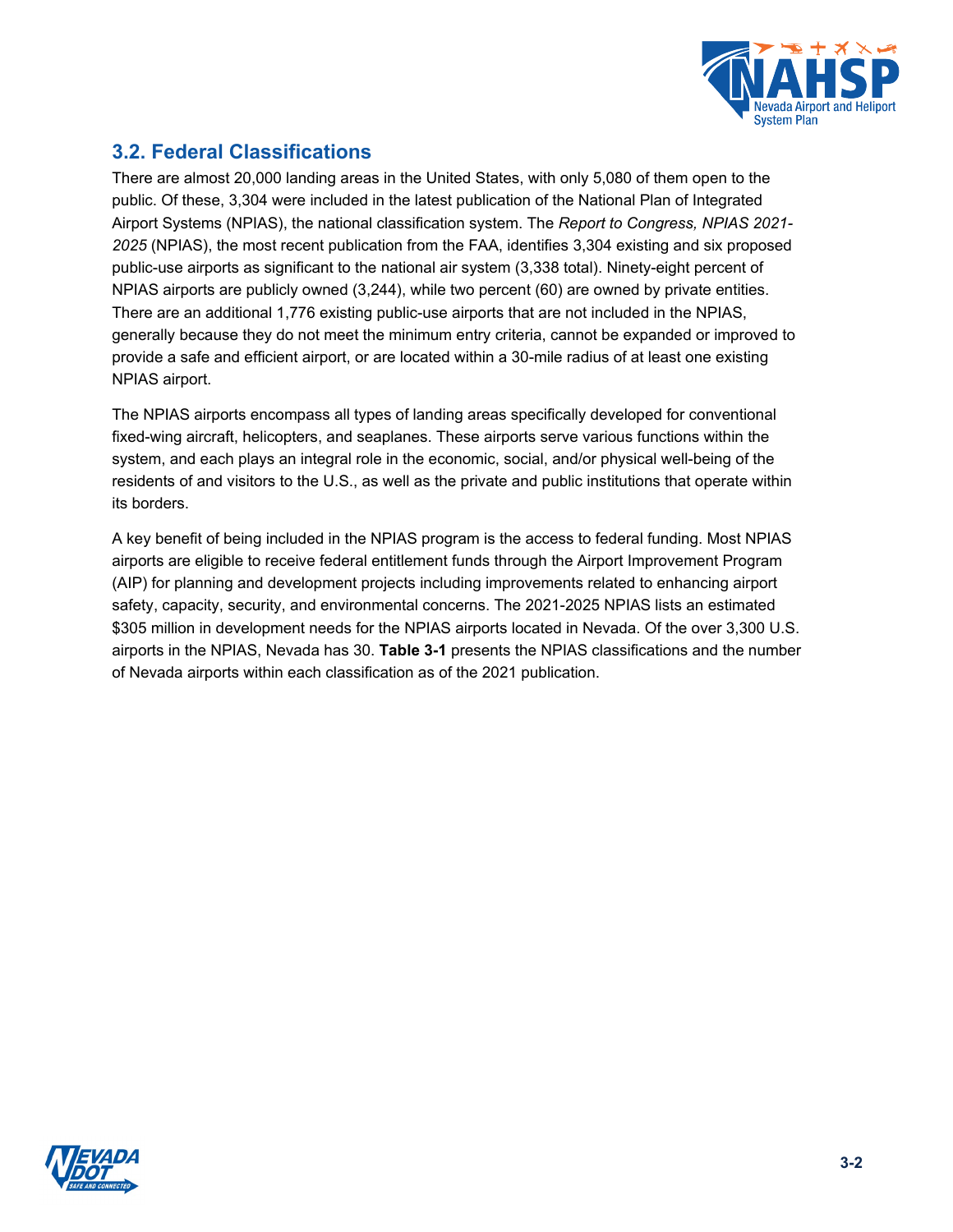

| <b>NPIAS</b><br><b>Classification</b> | <b>TADIO OF IT IN THE HILD OF LOGISMICATIONS AND ONLY THE HIS PAGAG</b><br><b>Criteria</b>                                                                                                                                                                                | <b>Number of</b><br><b>Nevada Airports</b> |
|---------------------------------------|---------------------------------------------------------------------------------------------------------------------------------------------------------------------------------------------------------------------------------------------------------------------------|--------------------------------------------|
| Primary                               | Publicly owned commercial service airports that<br>have more than 10,000 passenger boardings or<br>enplanements each calendar year and receive<br>scheduled passenger service. Primary airports are<br>then classified by hub size - Large, Medium,<br>Small, or Non-Hub. | 4                                          |
| Non-Primary                           | Publicly owned general aviation airports and<br>commercial service airports that have at least<br>2,500 and not more than 10,000 passenger<br>boardings each year and that primarily support<br>general aviation aircraft.                                                | 26                                         |
|                                       | <b>Non-Primary Classifications</b>                                                                                                                                                                                                                                        |                                            |
| <b>Commercial Service</b>             | Publicly owned airports with scheduled commercial<br>flights with levels between 2,500 and 9,999<br>passenger boardings each year.                                                                                                                                        | 0                                          |
| Reliever                              | Airports designated by the FAA to relieve<br>congestion at commercial service airports and to<br>provide improved access to the community for<br>general aviation users. Reliever airports may be<br>publicly or privately owned.                                         | 4                                          |
| <b>General Aviation</b>               | Airports that are not categorized as commercial<br>service or reliever airports in the national system.<br>General aviation (GA) airports can be publicly or<br>privately owned.                                                                                          | 22                                         |

#### **Table 3-1: NPIAS Airport Classifications and Criteria in Nevada**

*Source: 2021-2025 FAA NPIAS Report*

<span id="page-2-0"></span>The non-primary NPIAS airports are further categorized by role, originally known as ASSET classifications. These roles were developed to provide additional context for airports and policy makers. **[Table](#page-2-0) 3-2** summarizes the role categories, eligibility criteria, and the number of airports within each classification in Nevada.

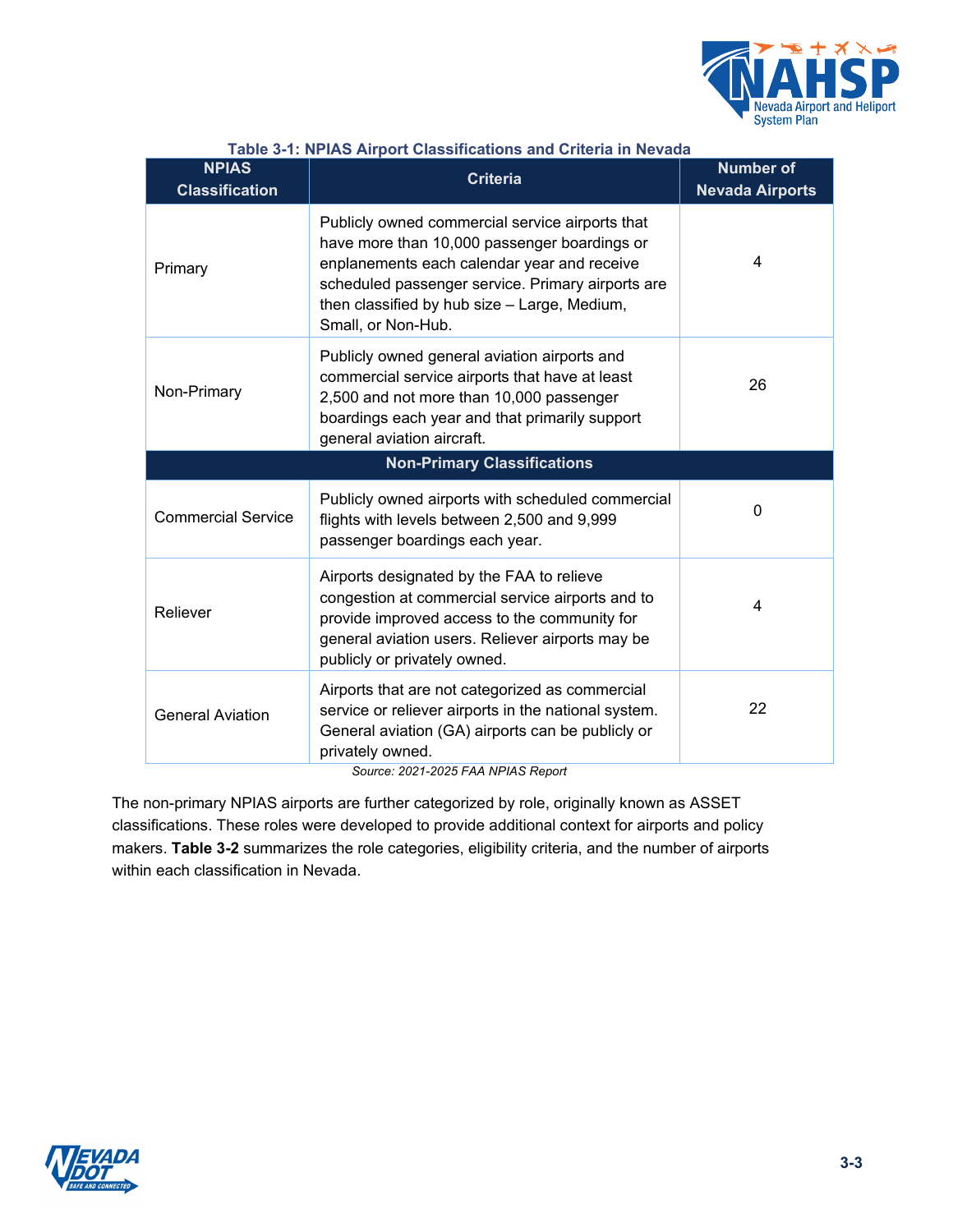

| <b>Airport Role</b>                                                                                                                                                            | <b>Criteria</b>                                                                                                                                                                                                                                                                                                                                                                                                  | <b>Number of</b><br><b>Nevada</b><br><b>Airports</b> |
|--------------------------------------------------------------------------------------------------------------------------------------------------------------------------------|------------------------------------------------------------------------------------------------------------------------------------------------------------------------------------------------------------------------------------------------------------------------------------------------------------------------------------------------------------------------------------------------------------------|------------------------------------------------------|
| National: Supports national and<br>state system by providing<br>communities with access to national<br>and international markets in multiple<br>states and throughout the U.S. | 5,000+ instrument operations, 11+ based jets,<br>$\blacksquare$<br>20+ international flights, or 500+ interstate<br>departures OR<br>10,000+ enplanements OR<br>500+ million pounds of landed cargo<br>$\blacksquare$                                                                                                                                                                                            | 2                                                    |
| <b>Regional:</b> Supports regional<br>economies connecting communities<br>to statewide and interstate markets.                                                                 | Metropolitan Statistical Area (MSA) and 10+<br><b>C</b><br>domestic flights of 500 miles, 1,000<br>instrument operations, 1+based jet or 100+<br>based aircraft OR<br>Located in an MSA and meets definition of<br>u,<br>commercial service                                                                                                                                                                      | 3                                                    |
| <b>Local: Supplements local</b><br>communities by providing access to<br>intrastate and some interstate<br>markets.                                                            | 10+ instrument operations and 15+ based<br>ш<br>aircraft or 2,500+ passengers                                                                                                                                                                                                                                                                                                                                    | $\overline{2}$                                       |
| <b>Basic:</b> Provides basic aeronautical<br>needs in local economy.                                                                                                           | 10+ based aircraft; OR<br>ш<br>4+ based helicopters; OR<br>Located 30+ miles from nearest NPIAS<br>airport<br>Used by U.S. Forest Service, or U.S.<br>Marshalls, or U.S. Customs and Border<br>Protection, or U.S. Postal Service, or has<br>essential air service; OR<br>• New or replacement airport activated after<br>1/1/2001; and<br>• Public or private "reliever" with a minimum of<br>90 based aircraft | 19                                                   |
| <b>Unclassified: Currently in NPIAS</b><br>but has limited activity.                                                                                                           | Does not meet the criterion for any other<br><b>I</b><br>classification                                                                                                                                                                                                                                                                                                                                          | $\mathbf 0$                                          |

#### **Table 3-2: Non-Primary Airport Roles and Criteria in Nevada**

<span id="page-3-0"></span>*Source: 2021-2025 FAA NPIAS Report*

**[Table 3-3](#page-3-0)** presents the current NPIAS classifications and roles for Nevada's airports. In comparing the latest 2021 NPIAS report to the prior 2019 report, five airports experienced a change to their airport role: Jean (0L7), Mesquite (67L), and Winnemucca (WMC) were previously Local but are now Basic. Henderson (HND) went from a primary to non-primary airport with a National role. Reno/Stead (RTS) was upgraded from Local to Regional.

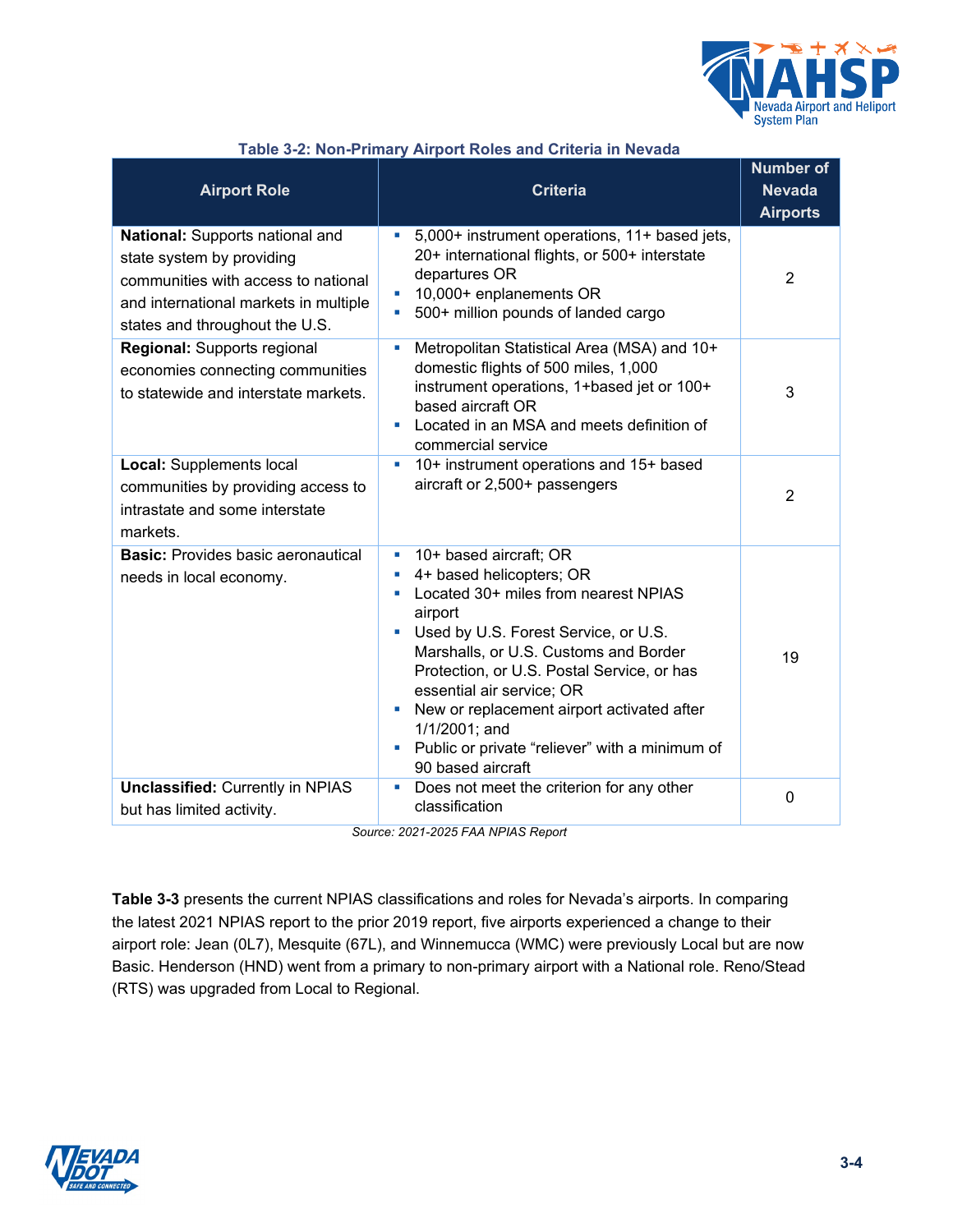

| <b>Associated City</b> | <b>Airport Name</b>                   | <b>FAA ID</b> | <b>NPIAS</b><br><b>Category</b> | <b>Hub</b> | <b>Non-Primary</b><br><b>Role</b> |
|------------------------|---------------------------------------|---------------|---------------------------------|------------|-----------------------------------|
| Alamo                  | <b>Alamo Landing Field</b>            | L92           | GA                              |            | Basic                             |
| Austin                 | Austin                                | <b>TMT</b>    | GA                              |            | <b>Basic</b>                      |
| <b>Battle Mountain</b> | <b>Battle Mountain</b>                | <b>BAM</b>    | GA                              |            | <b>Basic</b>                      |
| <b>Beatty</b>          | <b>Beatty</b>                         | <b>BTY</b>    | GA                              |            | <b>Basic</b>                      |
| <b>Boulder City</b>    | <b>Boulder City Municipal</b>         | <b>BVU</b>    | P                               | N          |                                   |
| Carson City            | Carson                                | <b>CXP</b>    | $\mathsf{R}$                    |            | Regional                          |
| Elko                   | Elko Regional                         | <b>EKO</b>    | P                               | N          |                                   |
| Ely                    | Ely Airport/Yelland Field             | <b>ELY</b>    | GA                              |            | <b>Basic</b>                      |
| Eureka                 | Eureka                                | 05U           | GA                              |            | <b>Basic</b>                      |
| Fallon                 | <b>Fallon Municipal</b>               | <b>FLX</b>    | GA                              |            | Local                             |
| Gabbs                  | Gabbs                                 | <b>GAB</b>    | GA                              |            | <b>Basic</b>                      |
| Hawthorne              | Hawthorne Industrial                  | <b>HTH</b>    | GA                              |            | <b>Basic</b>                      |
| Jackpot                | Jackpot/Hayden Field                  | 06U           | GA                              |            | <b>Basic</b>                      |
| Jean                   | Jean                                  | OL7           | GA                              |            | <b>Basic</b>                      |
| Las Vegas              | <b>Henderson Executive</b>            | <b>HND</b>    | $\mathsf{R}$                    |            | National                          |
| Las Vegas              | Harry Reid International <sup>1</sup> | <b>LAS</b>    | P                               | L          |                                   |
| Las Vegas              | North Las Vegas                       | <b>VGT</b>    | $\mathsf{R}$                    |            | National                          |
| Lovelock               | Derby Field                           | <b>LOL</b>    | GA                              |            | <b>Basic</b>                      |
| Mesquite               | Mesquite                              | 67L           | GA                              |            | <b>Basic</b>                      |
| Minden                 | Minden-Tahoe                          | <b>MEV</b>    | GA                              |            | Regional                          |
| Overton                | <b>Perkins Field</b>                  | U08           | GA                              |            | <b>Basic</b>                      |
| Owyhee                 | Owyhee                                | 10U           | GA                              |            | Basic                             |
| Panaca                 | <b>Lincoln County</b>                 | 1L1           | GA                              |            | <b>Basic</b>                      |
| Reno                   | Reno/Stead                            | <b>RTS</b>    | $\mathsf{R}$                    |            | Regional                          |
| Reno                   | Reno/Tahoe International              | <b>RNO</b>    | P                               | M          |                                   |
| <b>Silver Springs</b>  | <b>Silver Springs</b>                 | <b>SPZ</b>    | GA                              |            | <b>Basic</b>                      |
| Tonopah                | Tonopah                               | <b>TPH</b>    | GA                              |            | <b>Basic</b>                      |
| Wells                  | Wells Municipal/Harriet Field         | LWL           | GA                              |            | <b>Basic</b>                      |
| Winnemucca             | Winnemucca Municipal                  | <b>WMC</b>    | GA                              |            | <b>Basic</b>                      |
| Yerington              | <b>Yerington Municipal</b>            | O43           | GA                              |            | Local                             |

#### **Table 3-3: Nevada's NPIAS Airport Classifications (2021)**

*Source: 2021-2025 FAA NPIAS Report*

# **3.3. State Classification Methodologies**

In addition to the federal-level NPIAS utilized by the FAA to classify airports significant to the national airspace system, states typically develop tailored methodologies designed to describe airports' roles at the state, regional, and/or local levels. These roles or classifications are based on the aviation characteristics and functions most important to a state's specific needs and priorities and generally

<span id="page-4-0"></span><sup>1</sup> Formerly McCarran International Airport.

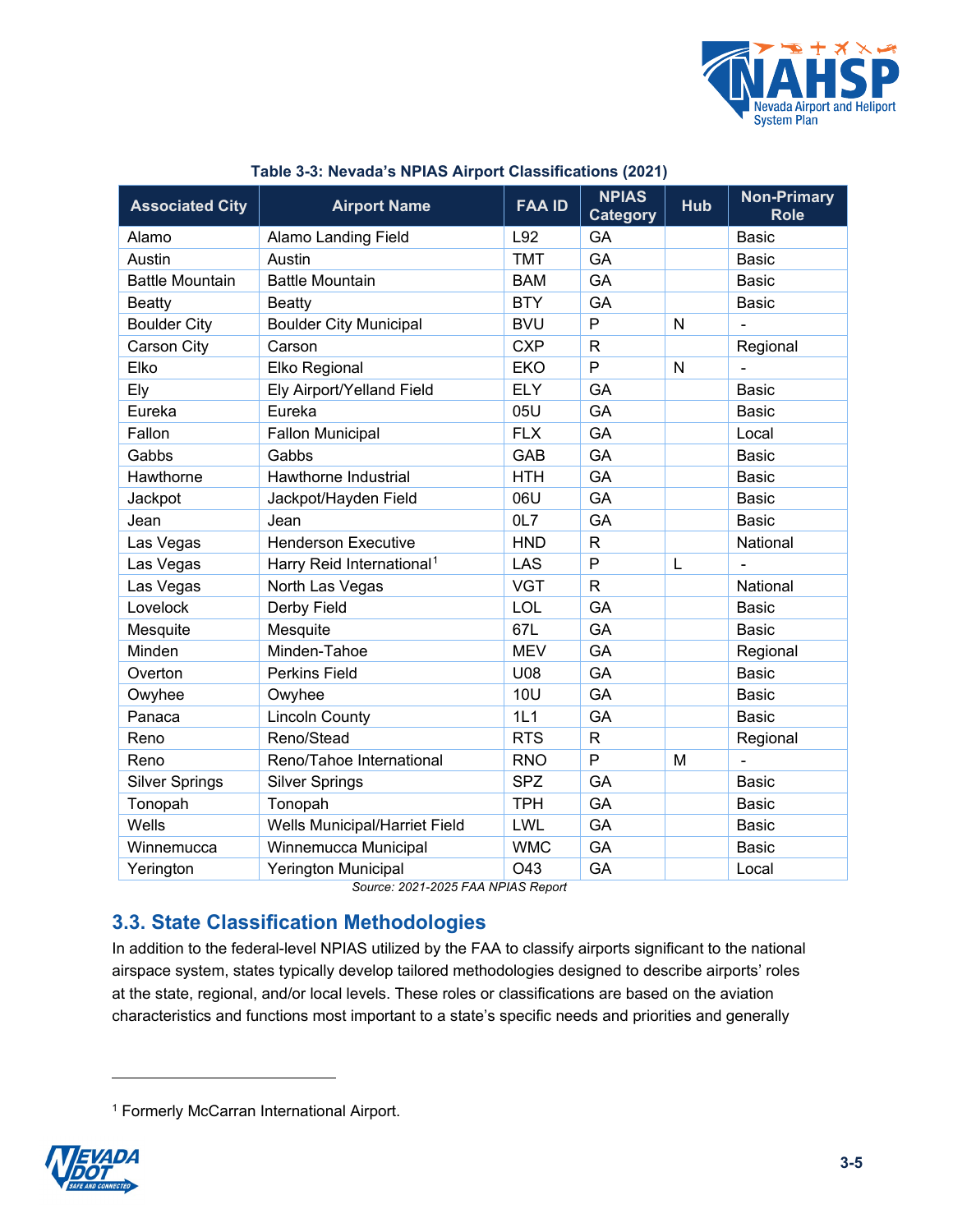

encompass both NPIAS and non-NPIAS airports. As the needs can differ depending on numerous factors, federal and state classifications can be identical, partially overlap, or be completely different.

While role classification methodologies range from very complex systems that assign points based on airport services and facilities, to relatively straightforward flow chart methodologies, most state aviation system plans employ one of three methodologies as outlined below.

### **3.3.1. Strict Set of Role Criteria**

Applying a strict set of role criteria to each airport role is the most straightforward approach for stratifying a state's airport system. It is also the methodology that was utilized by the FAA ASSET Study, the precursor to the FAA's non-primary roles now utilized in the NPIAS. The approach is simple: to be in the highest airport role, an airport must meet the most demanding set of criteria, followed by continually less-strict criteria for lower airport roles. This methodology typically uses the same type of criteria for all roles, although some system plans modify this methodology to use different criteria depending on the role level. For example, FAA uses the number of instrument flight rule (IFR) operations, number of based jet aircraft, number of international departures, annual interstate operations, annual enplanements, and air cargo landed weight as criteria for placing airports in the National airport classification. This methodology can also be adapted to allow airports to meet one of several sets of criteria to be placed within a specific role. For example, to be a Regional airport in the NPIAS, an airport must meet one of the following criteria:

- The airport is in a metropolitan or micropolitan statistical area, has at least 10 annual domestic IFR flights over 500 miles in radius, at least 1,000 annual IFR operations, at least one based jet, or at least 100 based aircraft *or*
- The airport is in a metropolitan or micropolitan statistical area, and the airport meets the definition of commercial service

This methodology's adaptability is its most notable advantage. By employing different criteria based on role and/or the use of "or" statements, the strict sets of role criteria methodology can be modified for use in small or complex airport systems while remaining relatively easy to communicate to clients and the public. Conversely, without such modifications, the methodology is often too rigid to be adequate for all but the simplest of aviation systems.

### **3.3.2. Flow Chart**

A flow chart methodology uses an "if-then" series of decisions to categorize airports based on prioritized criteria as defined by the state. For example, a system of airports may first be divided based on tiers of primary runway length, then by the type of available fuel or instrument approach capabilities, number of based aircraft, and so on as deemed important to the specific state's airport system. An airport is assigned a role based on the path it takes along the flow chart. In addition to utilizing fewer criteria than other methodologies, advantages of the flow chart methodology include:

- Achieves detailed results with just a few decision criteria
- **Easy to communicate to clients and the public**
- **Easy to replicate when updating system plans**

However, a flow chart can be less customizable than other structures, particularly the points system methodology described below.

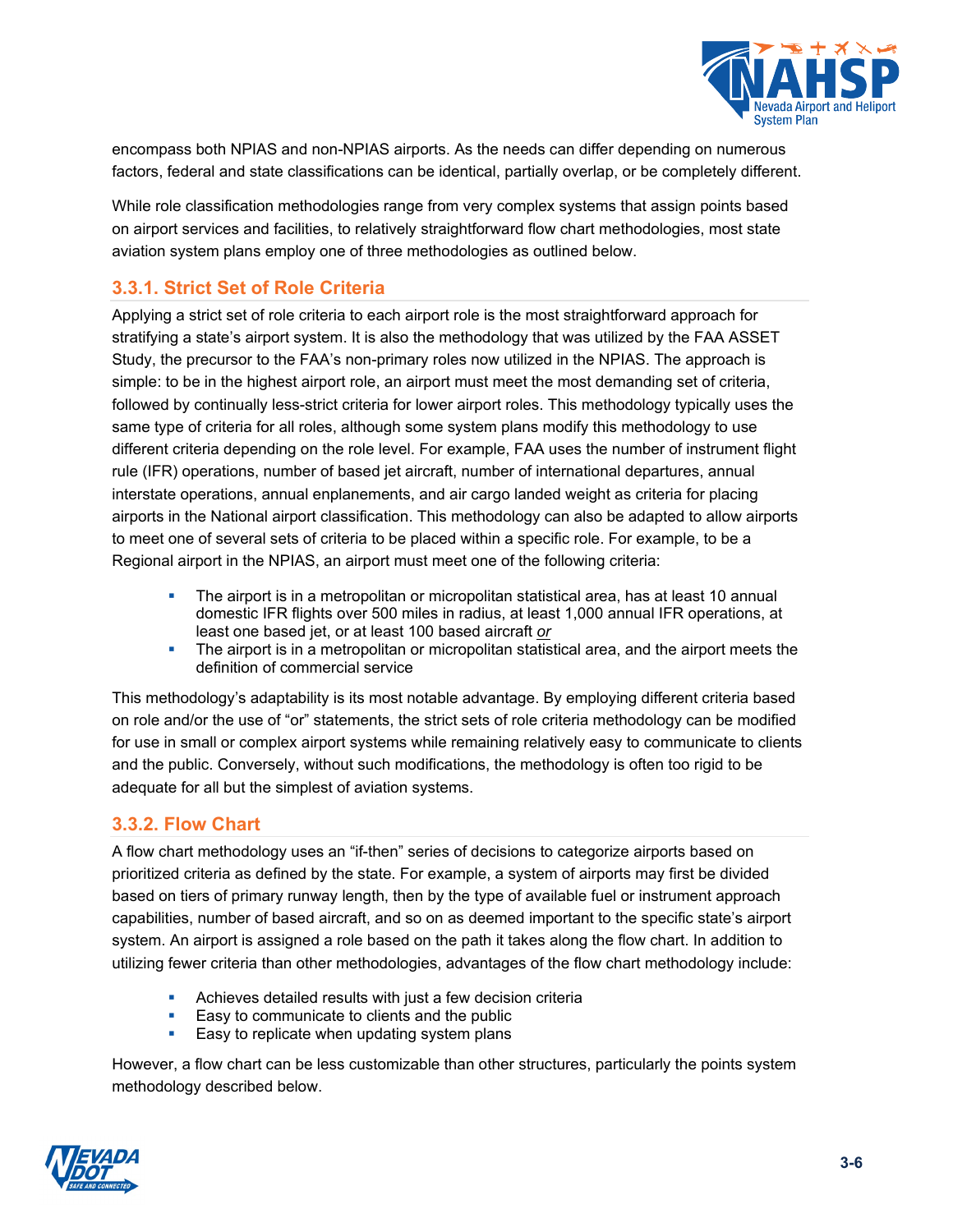

## **3.3.3. Points System**

A points system methodology assigns points to airports based on airport characteristics such as activities and facilities as selected by the state. While this methodology can vary widely amongst states, facilities and services supporting higher levels of activity and larger aircraft are typically assigned higher point values. For example, an airport with a population of 450,000 people in its market area would earn more points for population coverage than would an airport with a smaller population in its market area.

To determine roles, each airport's points are summed, and roles are assigned based on ranges of total points (e.g., 50-36 for classification X, 35-20 for classification Y, etc.). The primary advantage of the points system is that it can be customized to be as complex and nuanced as the airport system requires. However, it does require more effort to communicate the process to clients and the public and update the data for the entire system between system plan updates. It is also more challenging when assigning point values for a range of data as there is more subjectivity.

### **3.4. 2004 NASP Roles**

The 2004 Nevada Aviation System Plan utilized a set of role criteria methodology to develop airport classifications. The categories referred to the operational role of the airport within the system to provide an indication of the types of aircraft that can be safely accommodated at each airport.

The 2004 NASP outlined airports that fell within the service levels as defined in the NPIAS in 2004: commercial service, reliever, and general aviation. The NASP then broke the general aviation service level airports into community, rural, and basic. During this time, the FAA Airport Classification types of Basic Utility, General Utility, and Transport airports were being phased out and replaced by an Airport Reference Code (ARC) system as outlined in the FAA Advisory Circular (AC) 150/5300- 13, *Airport Design*. The ARC is made up of two components: 1) a letter referring to the aircraft approach category in terms of speed and 2) a Roman numeral referring to the airplane design groups in terms of wingspan. The 2004 NASP utilized the NPIAS service levels together with the ARC to create the airport categories shown in **[Table 3-4](#page-6-0)**.

| $\frac{1}{2}$ and $\frac{1}{2}$ is the state of the state of the state of the state of the state of $\frac{1}{2}$ |                              |  |  |
|-------------------------------------------------------------------------------------------------------------------|------------------------------|--|--|
| <b>2004 NASP Airport Category</b>                                                                                 | <b>FAA Airport Reference</b> |  |  |
|                                                                                                                   | <b>Codes Accommodated</b>    |  |  |
| Commercial Service Airport (CM)                                                                                   | C-II through D-V             |  |  |
| Reliever Airport (RL)                                                                                             | B-II through C-III           |  |  |
| Community Airport (CA)                                                                                            | B-I through B-II             |  |  |
| Rural Airport (RA)                                                                                                | A-I through B-I              |  |  |
| Basic Airport (BA)                                                                                                | A-l                          |  |  |
|                                                                                                                   |                              |  |  |

### <span id="page-6-0"></span>**Table 3-4: 2004 NASP Categories and Accommodated ARC**

*Source: 2004 NASP*

In 2004, of the 53 public-use airports included in the NASP, 32 public-use airports were in the NPIAS, including proposed airports in Ivanpah Valley, Mesquite (replacement of existing airport), and Pahrump Valley. 47 of the public-use airports were publicly owned and 6 were privately owned. Heliports and privately owned facilities were not included in the NASP.

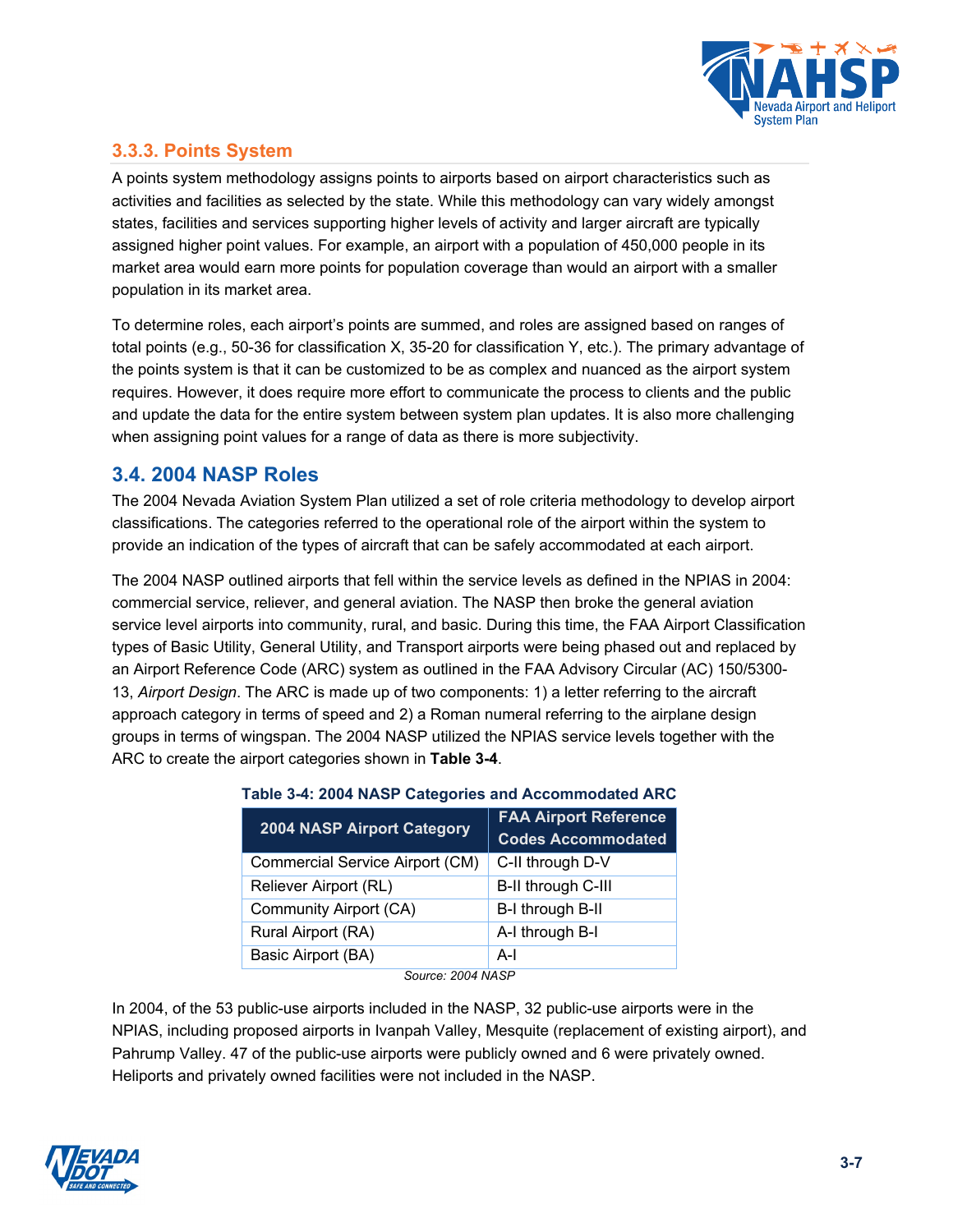

It should be noted that the 2004 NASP captured a snapshot in time and utilized a different methodology; the study may not have captured all facilities that were present or present in their current form. Since the 2004 NASP, Hidden Hills (L57) closed. Several others are now private use since 2004: Goldfield (0L5) is now NV50, and Hadley (A36) is now referred to as Round Mountain and NV83. Ft. Ruby Ranch Airstrip (NV24) is now Emerus Heliport.

# **3.5. NAHSP Classifications**

As discussed above, state roles are developed to reflect the existing and future needs of the state. The 2004 NASP assigned categories primarily based on a single factor—ARC. After review of methodologies, preliminary results, and potential criteria, it was determined the NAHSP would utilize the flow chart methodology using questions or factors such as whether the facility was open to the public (public-use facilities), the NPIAS classifications, and primary uses of the facility. This methodology is illustrated in **[Figure 3-1](#page-7-0)**. Heliports were classified separately than airports due to the differences in use, infrastructure, and funding. The three criteria are described below.

<span id="page-7-0"></span>

### **Figure 3-1: NAHSP Role Classification Methodology**

*Source: Kimley-Horn 2021*

### **3.5.1. Airports**

**Public-Use Facilities:** Airports can be open to the public or only available to private users based on the ownership and use of the airport. Many privately owned facilities are not open to the public and/or are available for use only with prior permission. In order to be eligible for funding by a public

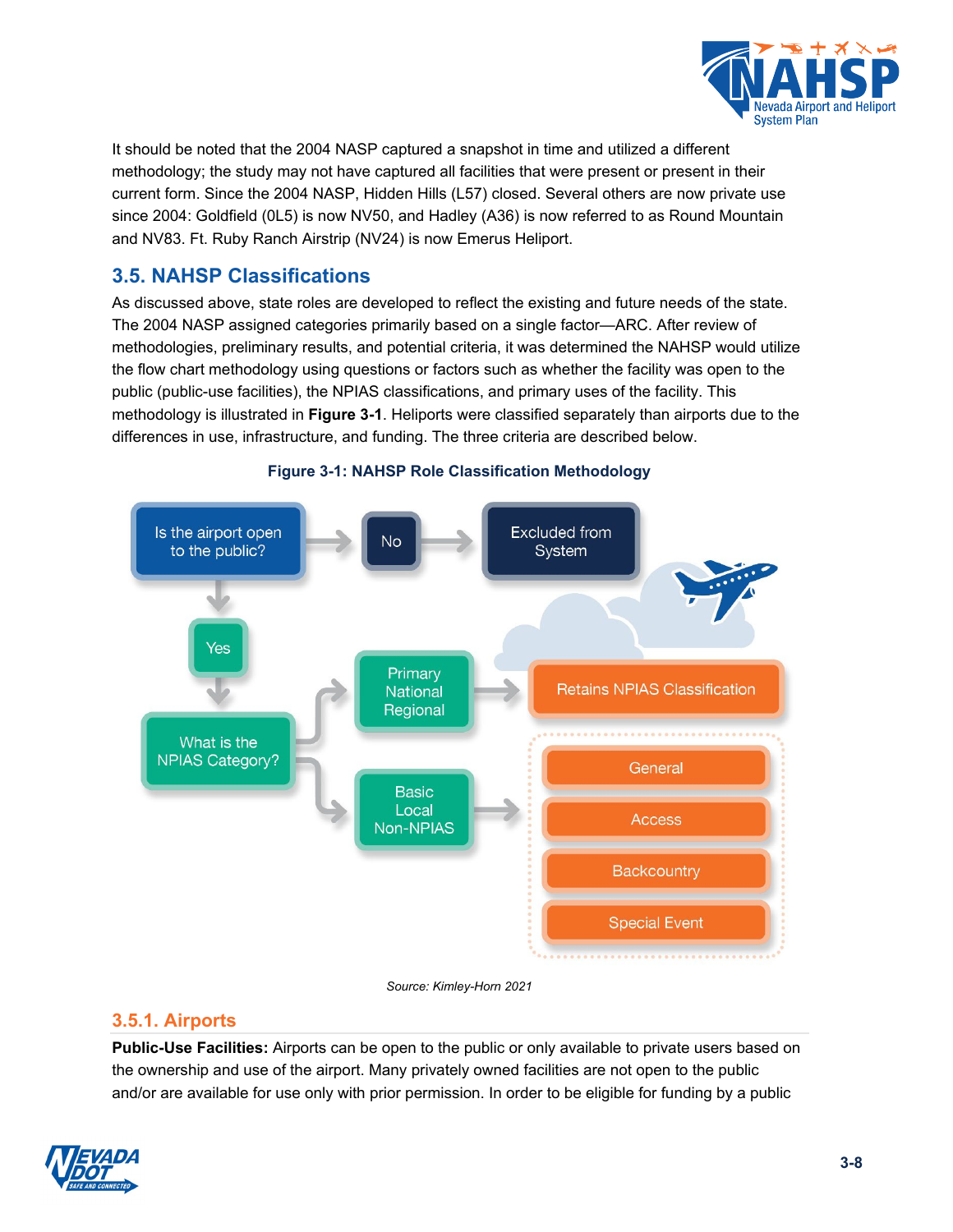

agency, including FAA, the facility must be open to the public. For the NAHSP, the 52 facilities that are private use and not open to the public are not considered to be in the "system." These facilities include five military airports and 44 privately owned facilities. The 49 facilities open to the public, whether they were privately or publicly owned, were then reviewed for NPIAS classifications.

Two facilities with special consideration regarding the public-use classification are Black Rock City (88NV) and Dead Cow Lakebed (High Sierra) as these are temporary airports open to the public during major events with prior permission. Due to this unique nature, these are considered publicuse airports in the NAHSP and further classified through this methodology, bringing the number of system airports to 51.

**NPIAS Classification:** Airports classified by the NPIAS as Primary and those that are Nonprimary with roles of National and Regional as described in Section [4.2](#page-1-1) maintain their same classification for the NAHSP. The remaining 21 Nevada airports that fall into the Local and Basic NPIAS classifications and the 24 that are not included in the NPIAS represent a wide range of facility sizes, uses, and needs. As such, these airports were then classified further by primary uses in order to develop a state classification.

**Primary Uses:** Uses for an airport can range widely and may include flight training, firefighting, medical transportation, tourism, recreational, and many others. Most airports serve multiple users that may fall into these different categories; however, a primary use was an important distinction for purposes of evaluating their state classification to then relate their varied infrastructure and support needs. For the remaining 46 public-use facilities that were not classified in the NPIAS as Primary, National, or Regional or not included in the NPIAS, the primary use of the facility resulted in a specific NAHSP classification of one of the following:

- **General:** Multi-purpose public use, general aviation facilities
- **Access:** Regularly utilized for a specific reason related to accessing the location such as emergency, medical, or business (e.g., mining, casinos)
- **Backcountry:** While the term backcountry may often be associated with privately owned and private-use aviation facilities used largely for recreational purposes, the NAHSP uses this term to identify public-use facilities that are primarily rural and contribute to the state's aviation system. These airports may have limited users and are mostly used for recreation.
- **Special Event:** Privately owned airports that are temporarily used by the public for special events.

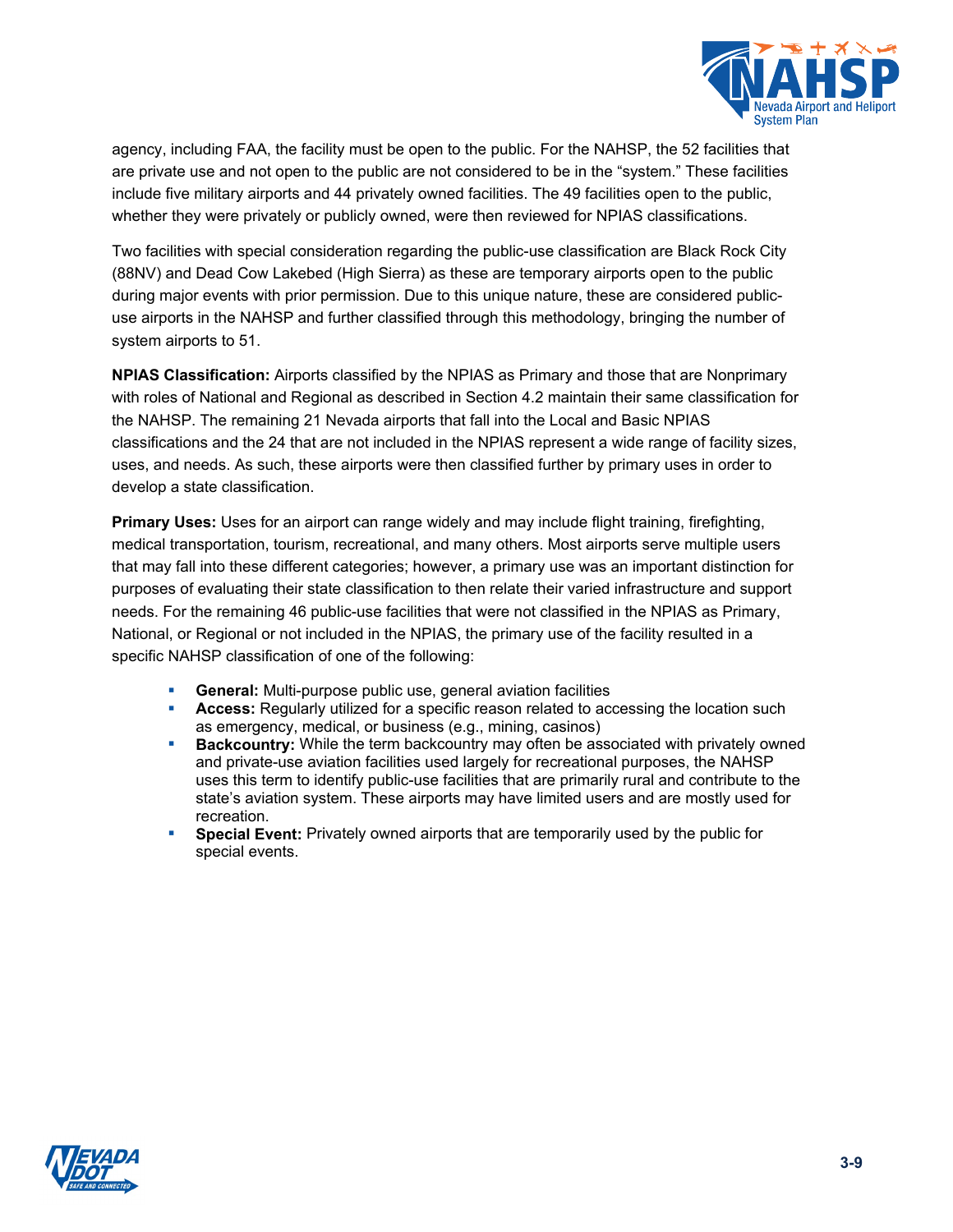

This methodology results in seven role categories for the NAHSP: Primary, National, Regional, General, Access, Backcountry, and Special use, as summarized in **[Table 3-5](#page-9-0)**. In addition to these seven roles, select airports were classified as Supporting as they actively support the Nevada aviation system, but are not physically located within the State borders. The role of these facilities is important in understanding how the Nevada population in these areas may be served but are not part of the Nevada airport system. The five supporting facilities include Laughlin/Bullhead International (IFP), Truckee-Tahoe Airport (TRK), Lake Tahoe (TVL), McDermitt State (26U), and Wendover (ENV).

<span id="page-9-0"></span>

| State Role<br>Classification | <b>Public Use</b>       | <b>NPIAS</b><br>Classification | Primary<br>U <sub>se</sub>                                                                                                                                                       | <b>Number</b><br><sub>of</sub><br>Airports |
|------------------------------|-------------------------|--------------------------------|----------------------------------------------------------------------------------------------------------------------------------------------------------------------------------|--------------------------------------------|
| Primary                      | Yes                     | Primary                        | Publicly owned commercial service<br>airports that have more than 10,000<br>passenger boardings or enplanements<br>each calendar year and receive<br>scheduled passenger service | 4                                          |
| National                     | Yes                     | National                       | Supports national and state system by<br>providing communities with access to<br>national and international markets in<br>multiple states and throughout the U.S.                | $\mathcal{P}$                              |
| Regional                     | Yes                     | Regional                       | Supports regional economies<br>connecting communities to statewide<br>and interstate markets                                                                                     | 3                                          |
| General                      | Yes                     | Basic & Local                  | Multi-purpose public-use facilities                                                                                                                                              | 18                                         |
| Access                       | Yes                     | Basic & Local                  | Regularly utilized for a specific reason<br>related to accessing the location such<br>as emergency, medical, or business<br>(e.g., mining, casinos)                              | 13                                         |
| Backcountry*                 | Yes                     |                                | Recreational-use airports not utilized<br>on a regular basis for another specific<br>access purpose                                                                              | 9                                          |
| <b>Special Event</b>         | Yes, With<br>Permission |                                | Privately owned airports utilized for<br>special events                                                                                                                          | 2                                          |

### **Table 3-5: NAHSP Airport Role Classifications**

*Note: \* While the term backcountry may often be associated with privately owned and private use aviation facilities used largely for recreational purposes, the NAHSP uses this term to identify public-use facilities that are primarily rural and contribute to the state's aviation system. These airports may have limited users and are mostly used for recreation. Source: Kimley-Horn 2021*

<span id="page-9-1"></span>**[Table](#page-9-1) 3-6** and **[Figure 3-2](#page-12-0)** provide the NAHSP role for each Nevada system airport.**[Table 3-7](#page-13-0)** and **[Figure 3-3](#page-15-0)** list the Nevada airports that are not included in the aviation system. Two airports note "On Request" under FAA Identifier which denotes that the facility has been submitted to the FAA to be established as a formal aviation facility through FAA Form 5010-5 Airport Master Record (Newly Established Private-use Airports).

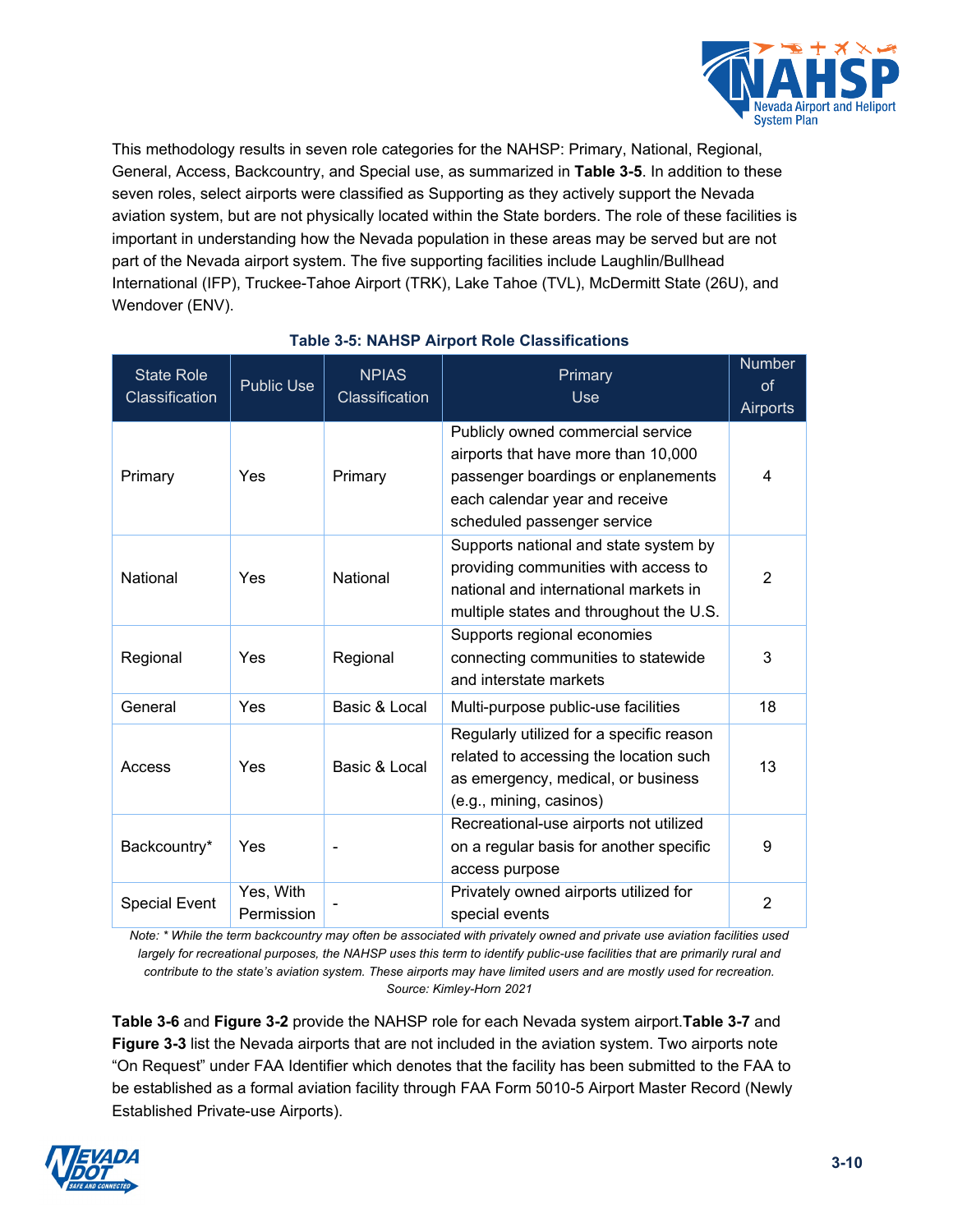

| <b>Associated City</b> | <b>Airport Name</b>                     | <b>FAA ID</b>   | <b>NAHSP Role</b>    |
|------------------------|-----------------------------------------|-----------------|----------------------|
| Alamo                  | <b>Alamo Landing Field</b>              | L92             | Access               |
| Austin                 | Austin                                  | <b>TMT</b>      | General              |
| <b>Battle Mountain</b> | <b>Battle Mountain</b>                  | <b>BAM</b>      | Access               |
| <b>Beatty</b>          | <b>Beatty</b>                           | <b>BTY</b>      | General              |
| <b>Boulder City</b>    | <b>Boulder City Municipal</b>           | <b>BVU</b>      | Primary              |
| Cal Nev Ari            | Kidwell                                 | 1L4             | Access               |
| Carson City            | Carson                                  | <b>CXP</b>      | Regional             |
| <b>Crescent Valley</b> | <b>Crescent Valley</b>                  | U74             | Backcountry          |
| Currant                | <b>Currant Ranch</b>                    | 9U7             | Access               |
| Dayton/Carson City     | Dayton Valley Airpark                   | A34             | Access               |
| Dead Cow               | Dead Cow Lakebed Airstrip (High Sierra) | <b>TEMP</b>     | <b>Special Event</b> |
| Denio                  | Denio Junction                          | E85             | Access               |
| Duckwater              | <b>Duckwater</b>                        | 01U             | Access               |
| Dyer                   | Dyer                                    | 2Q9             | Backcountry          |
| Elko                   | Elko Regional                           | <b>EKO</b>      | Primary              |
| Ely                    | Ely Airport/Yelland Field               | <b>ELY</b>      | General              |
| Eureka                 | Eureka                                  | 05U             | General              |
| Fallon                 | <b>Fallon Muni</b>                      | <b>FLX</b>      | General              |
| Fernley                | Samsarg Field                           | <b>N58</b>      | Access               |
| Gabbs                  | Gabbs                                   | GAB             | General              |
| Gerlach                | <b>Black Rock City (Burning Man)</b>    | 88NV            | <b>Special Event</b> |
| Goldfield              | Lida Junction                           | OL <sub>4</sub> | Access               |
| Hawthorne              | Hawthorne Industrial                    | <b>HTH</b>      | General              |
| Jackpot                | Jackpot/Hayden Field                    | 06U             | General              |
| Jean                   | Jean                                    | OL7             | General              |
| Kingston               | Kingston                                | N <sub>15</sub> | Backcountry          |
| Las Vegas              | <b>Henderson Executive</b>              | <b>HND</b>      | National             |
| Las Vegas              | Harry Reid International                | <b>LAS</b>      | Primary              |
| Las Vegas              | North Las Vegas                         | <b>VGT</b>      | National             |
| Lovelock               | Derby Field                             | <b>LOL</b>      | General              |
| Lyon County            | Flying M Ranch (Hilton Ranch)           | On<br>Request   | Backcountry          |
| Mesquite               | Mesquite                                | 67L             | General              |

#### **Table 3-6: NAHSP Airport Roles[2](#page-10-0)**

<span id="page-10-0"></span> $^{\rm 2}$  Goldfield Airport (NV50) has requested to become a public-use airport, which would add the airport to this list with the identifier of 0L5. This change has not yet taken place.

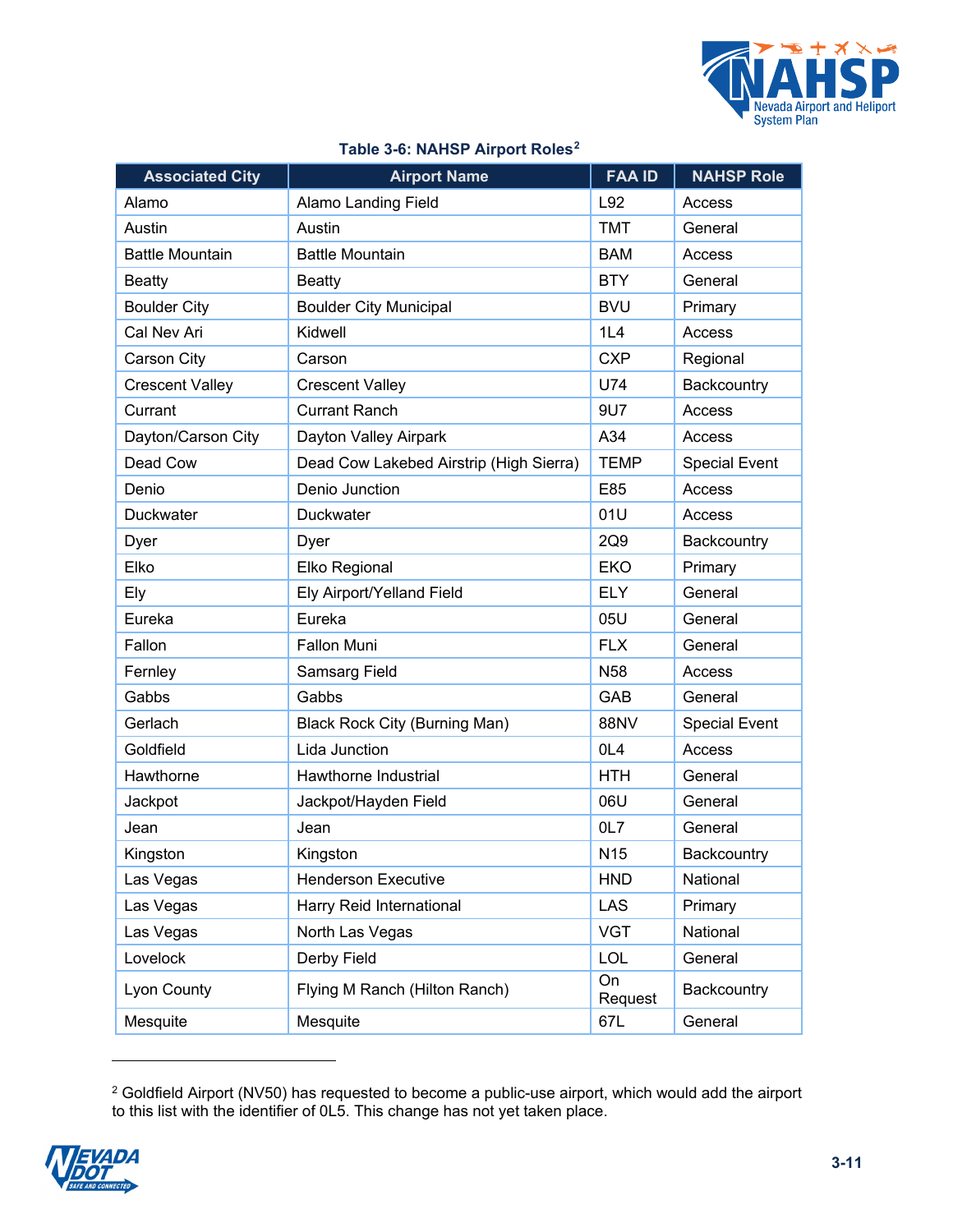

| <b>Associated City</b> | <b>Airport Name</b>           | <b>FAA ID</b>   | <b>NAHSP Role</b> |
|------------------------|-------------------------------|-----------------|-------------------|
| Mina                   | Mina                          | 3Q0             | Access            |
| Minden                 | Minden-Tahoe                  | <b>MEV</b>      | Regional          |
| North Fork             | Stevens-Crosby                | 08U             | Access            |
| Overton                | Echo Bay                      | OL <sub>9</sub> | Backcountry       |
| Overton                | <b>Perkins Field</b>          | U08             | General           |
| Owyhee                 | Owyhee                        | 10U             | Access            |
| Pahrump                | Calvada Meadows               | 74P             | Backcountry       |
| Panaca                 | <b>Lincoln County</b>         | 1L1             | General           |
| Reno                   | Reno/Stead                    | <b>RTS</b>      | Regional          |
| Reno                   | Reno/Tahoe International      | <b>RNO</b>      | Primary           |
| Reno                   | Spanish Springs               | N86             | Backcountry       |
| Sandy Valley           | <b>Sky Ranch</b>              | 3L2             | Backcountry       |
| Searchlight            | Searchlight                   | 1L3             | Access            |
| <b>Silver Springs</b>  | <b>Silver Springs</b>         | <b>SPZ</b>      | General           |
| Smith                  | Rosaschi Air Park             | N <sub>59</sub> | Backcountry       |
| Tonopah                | Tonopah                       | <b>TPH</b>      | General           |
| Wells                  | Wells Municipal/Harriet Field | LWL             | General           |
| Winnemucca             | Winnemucca Municipal          | <b>WMC</b>      | General           |
| Yerington              | Yerington Municipal           | O43             | General           |

*Sources: Kimley-Horn 2021, FAA Airport Facilities Data 2021*

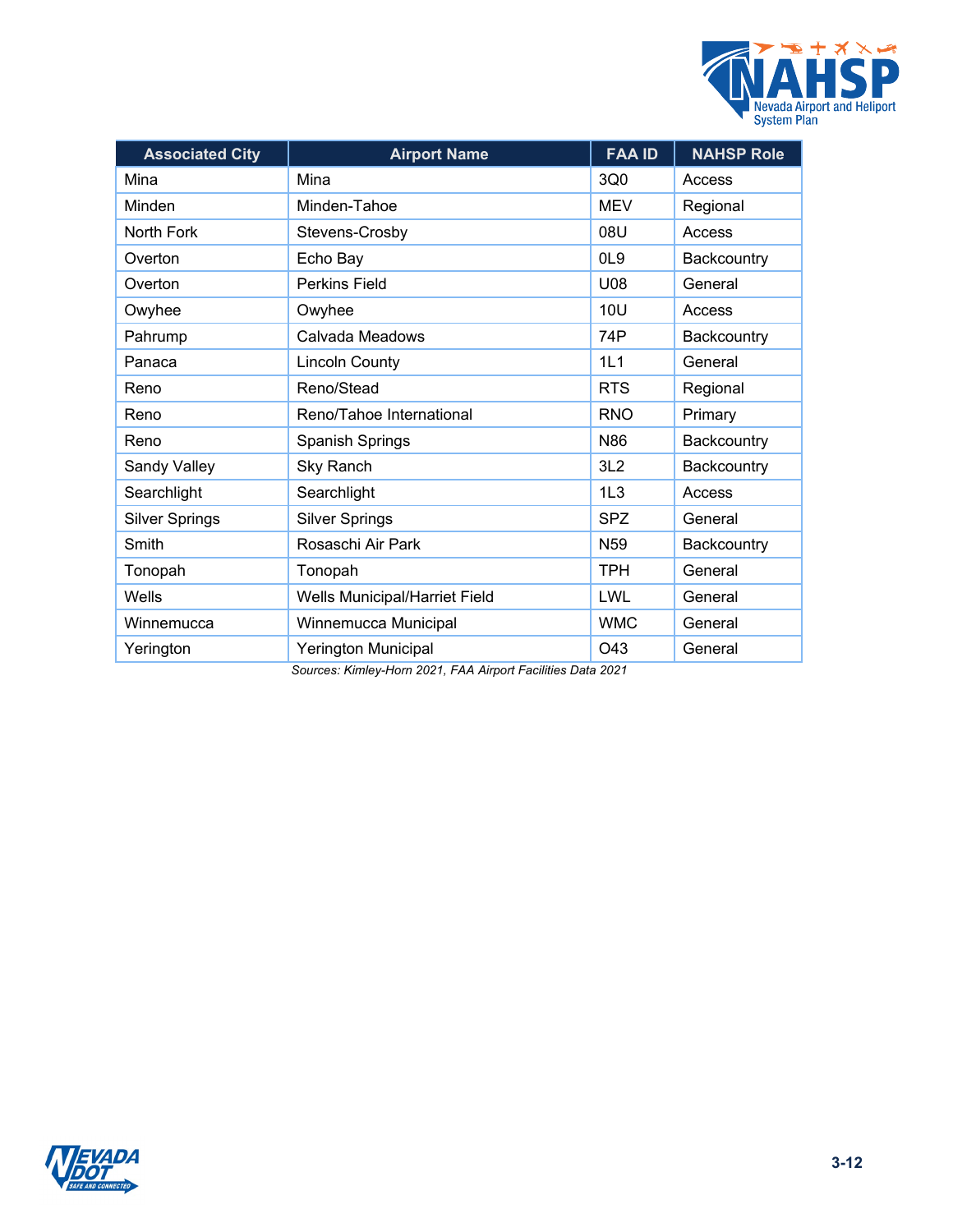

<span id="page-12-0"></span>

**Figure 3-2: NAHSP Airport Roles**

*Sources: Kimley-Horn, FAA Form 5010 Airport Master Record 2021*

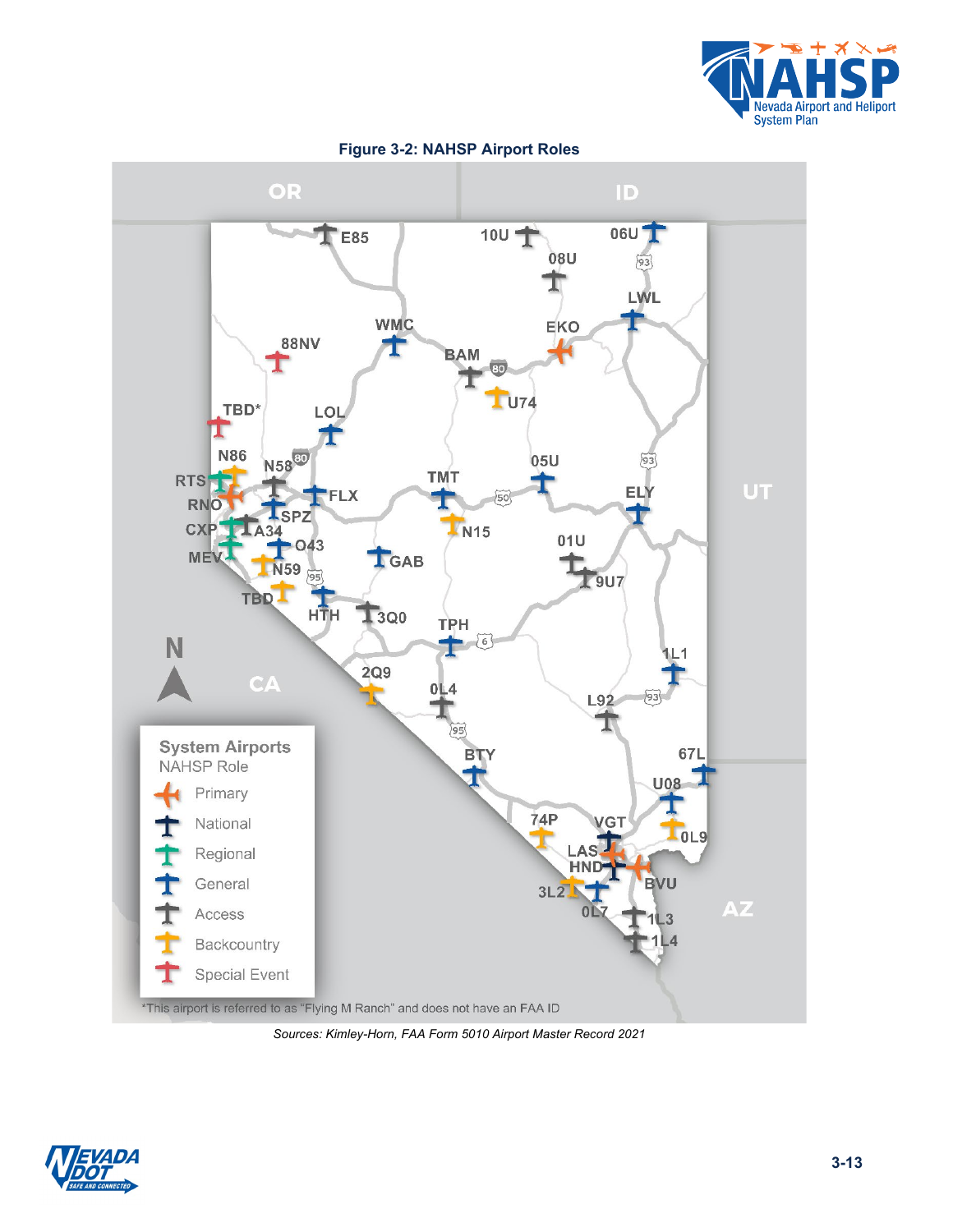

<span id="page-13-0"></span>

| <b>Associated City</b> | <b>Airport Name</b>              | <b>FAA ID</b> | <b>NAHSP Role</b> |
|------------------------|----------------------------------|---------------|-------------------|
| Austin                 | O'Toole Ranch                    | <b>NV02</b>   | Private           |
| Austin                 | Hudson                           | <b>NV35</b>   | Private           |
| <b>Baker</b>           | <b>Baker Ranches</b>             | 05NV          | Private           |
| <b>Baker</b>           | <b>Border Line Farm</b>          | 07NV          | Private           |
| <b>Baker</b>           | <b>Silver Creek</b>              | 06NV          | Private           |
| <b>Battle Mountain</b> | Swanson Ranch 3                  | <b>NV64</b>   | Private           |
| <b>Bishop</b>          | North Valley                     | 9CA6          | Private           |
| Bullhead City, AZ      | Laughlin/Bullhead International  | <b>IFP</b>    | Supporting        |
| Carson City            | Parker Carson                    | 25NV          | Private           |
| <b>Crescent Valley</b> | Red Owl Ranch                    | <b>NV89</b>   | Private           |
| Deeth                  | Marys River Ranch                | <b>NV04</b>   | Private           |
| Dyer                   | Circle L Ranch                   | <b>NV27</b>   | Private           |
| Elko                   | Red Rock Ranch                   | <b>NV22</b>   | Private           |
| Ely                    | <b>Willow Creek Trading Post</b> | <b>NV99</b>   | Private           |
| Ely/Pioche             | Geyser Ranch                     | 7NV8          | Private           |
| Empire                 | Empire                           | 18NV          | Private           |
| Fallon                 | Dixie Valley                     | <b>NV30</b>   | Private           |
| Fallon                 | Darrow Field                     | <b>26NV</b>   | Private           |
| Fallon                 | Fallon NAS (Van Voorhis Fld)     | <b>NFL</b>    | Military          |
| Fallon                 | <b>Fallon Southwest Airpark</b>  | <b>1NV1</b>   | Private           |
| Gardnerville           | Pinenut                          | <b>NV55</b>   | Private           |
| Gerlach                | Soldier Meadow Nr 1              | <b>NV06</b>   | Private           |
| Gerlach                | Soldier Meadow Nr 2              | <b>NV05</b>   | Private           |
| Goldfield              | Goldfield <sup>3</sup>           | <b>NV50</b>   | Private           |
| Indian Springs         | <b>Creech Airforce Base</b>      | <b>INS</b>    | Military          |
| Jean                   | Heritage                         | <b>NV42</b>   | Private           |
| Las Vegas              | Nellis Air Force Base            | LSV           | Military          |
| Lemmon Valley          | Youngberg Ranch                  | <b>NV17</b>   | Private           |
| McDermitt, OR          | <b>McDermitt State</b>           | 26U           | Supporting        |
| Montello               | Juniper                          | <b>NV14</b>   | Private           |
| Mercury                | <b>Desert Rock</b>               | <b>NV65</b>   | Private           |
| Mercury                | Pahute Mesa Airstrip             | L23           | Private           |

### **Table 3-7: Non-System Airports**

<span id="page-13-1"></span> $^3$  Goldfield Airport (NV50) has requested to become a public use airport, which would remove the airport from this list. This change has not yet taken place.

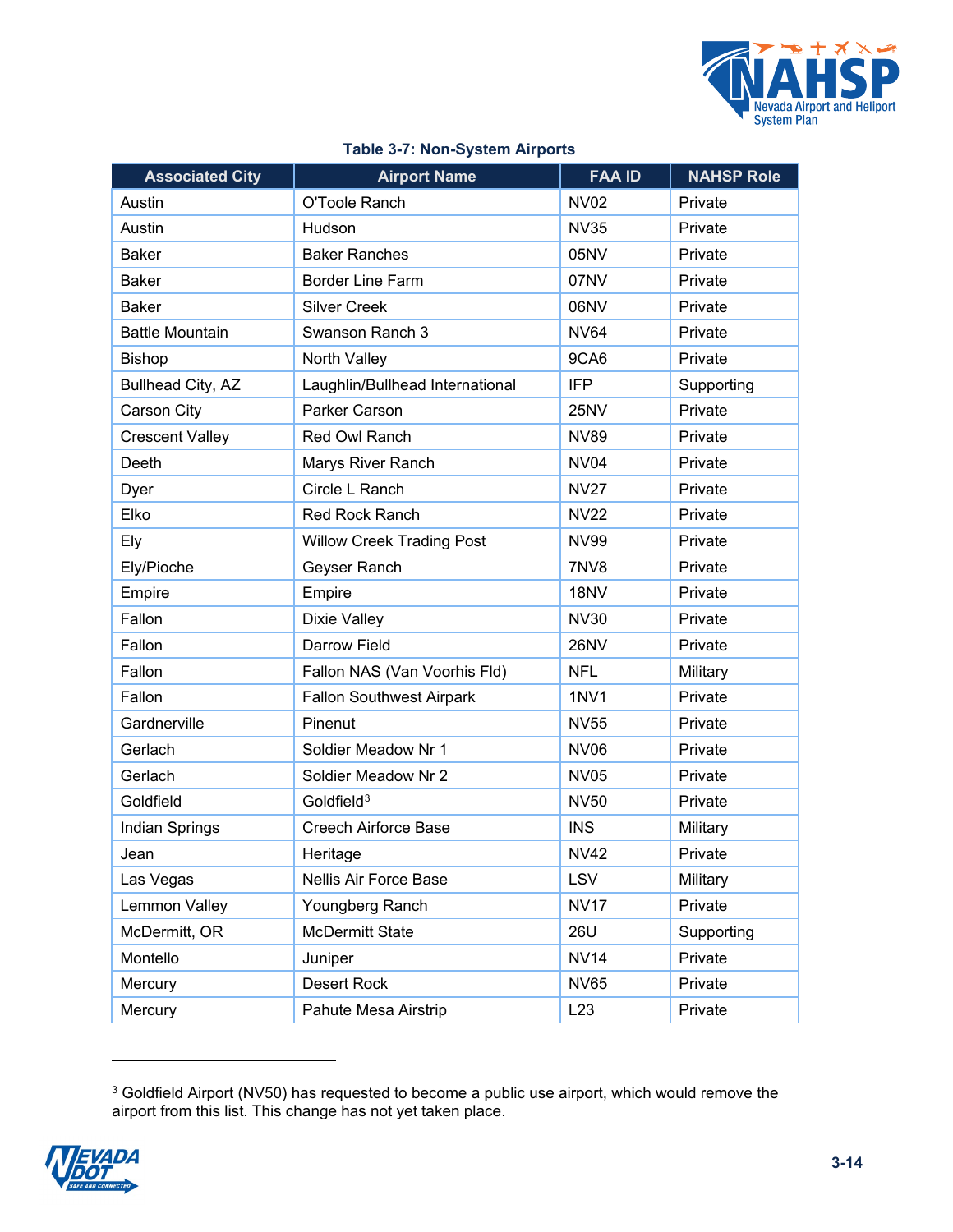

| <b>Associated City</b> | <b>Airport Name</b>                | <b>FAA ID</b> | <b>NAHSP Role</b> |
|------------------------|------------------------------------|---------------|-------------------|
| Mercury                | <b>Yucca Airstrip</b>              | <b>NV11</b>   | Private           |
| Montello               | <b>Pilot Creek Ranches</b>         | <b>NV67</b>   | Private           |
| <b>Mountain City</b>   | Petan Ranch                        | <b>NV08</b>   | Private           |
| Pahrump                | Caas                               | <b>NV98</b>   | Private           |
| Pahrump                | Flying S Ranch                     | <b>NV54</b>   | Private           |
| Reno                   | <b>Flying Eagle</b>                | 77NV          | Private           |
| Reno                   | H Bar H                            | <b>NV09</b>   | Private           |
| Reno                   | <b>Mavland Stolport</b>            | On Request    | Private           |
| Round Mountain         | <b>Barker Creek Ranch Airstrip</b> | <b>NV31</b>   | Private           |
| Round Mountain         | Hadley                             | <b>NV83</b>   | Private           |
| <b>Ruby Valley</b>     | Llama Ranch                        | 03NV          | Private           |
| Sandy Valley           | Kingston Ranch                     | 04NV          | Private           |
| Smith Valley           | <b>Farias Wheel</b>                | <b>NV33</b>   | Private           |
| South Lake Tahoe, CA   | Lake Tahoe                         | <b>TVL</b>    | Supporting        |
| Sparks                 | Air Sailing                        | <b>NV23</b>   | Private           |
| Sparks                 | <b>Gibb Ranch</b>                  | <b>2NV2</b>   | Private           |
| Sparks                 | Rolling Thunder                    | <b>NV96</b>   | Private           |
| Tonopah                | <b>Tonopah Test Range</b>          | <b>TNX</b>    | Military          |
| Truckee, CA            | Truckee-Tahoe Airport              | <b>TRK</b>    | Supporting        |
| Tuscarora              | I-L Ranch                          | <b>NV12</b>   | Private           |
| Wellington             | <b>Desert Creek</b>                | <b>NV97</b>   | Private           |
| Wellington             | Sweetwater (USMC)                  | <b>NV72</b>   | Military          |
| Wellington             | <b>Topaz Ranch</b>                 | 43NV          | Private           |
| Wells                  | Two Star Ranch                     | <b>NV07</b>   | Private           |
| Wendover, UT           | Wendover                           | <b>ENV</b>    | Supporting        |
| Winnemucca             | Paiute Meadows                     | 02NV          | Private           |
| Yerington              | Lantana Ranch                      | 01NV          | Private           |

*Sources: Kimley-Horn 2021, FAA Airport Facilities Data 2021*

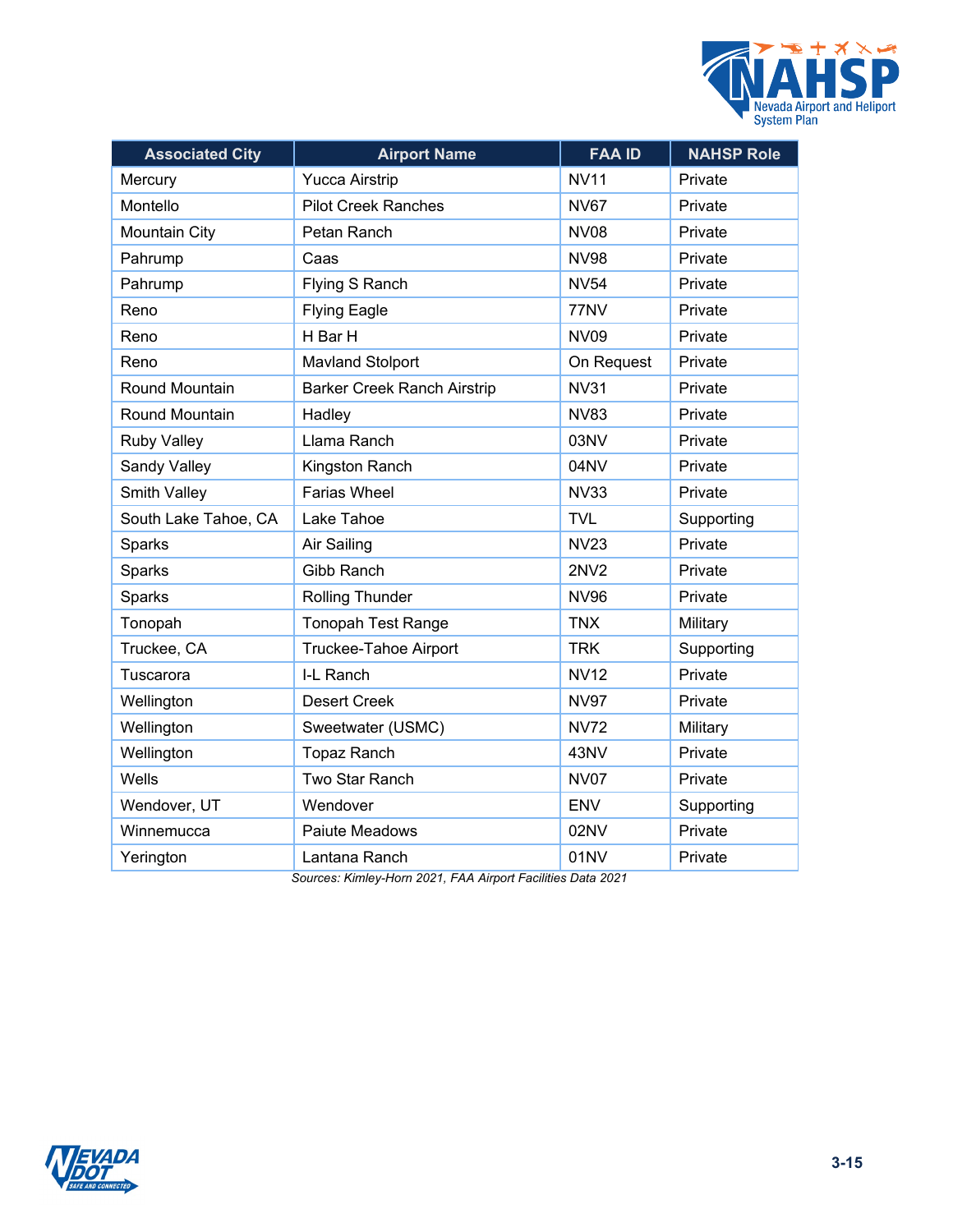

<span id="page-15-0"></span>

**Figure 3-3: Non-System Airports**

*Sources: Kimley-Horn, FAA Form 5010 Airport Master Record 2021*

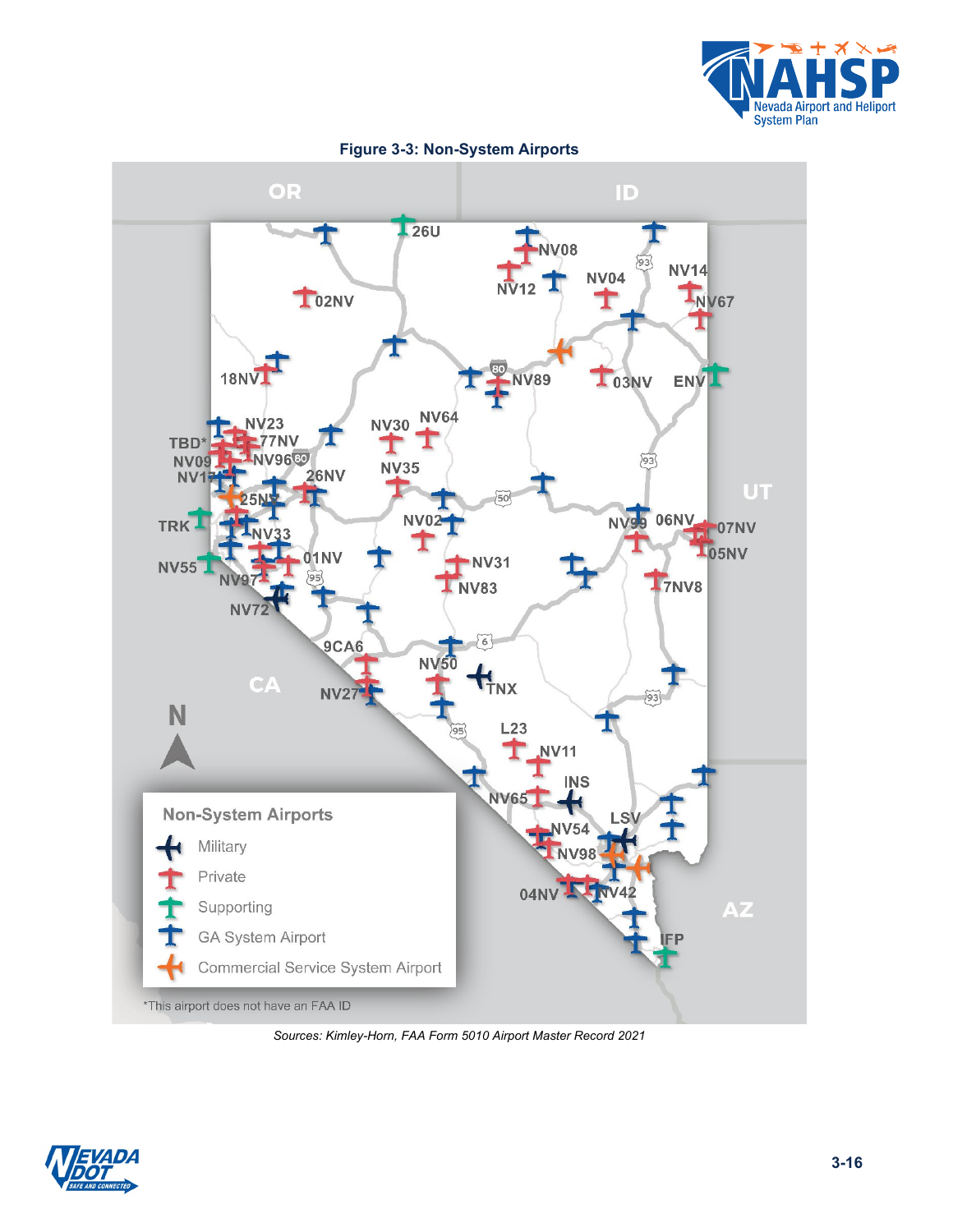

### **3.5.2. Heliports**

In addition to the 51 system airports, there are 63 heliports and 14 heliports on airports in operation throughout Nevada. These heliports were classified separately from airports due to the differing needs and uses of the facilities. Thus, a similar flow chart method was utilized to classify the heliports based on their primary use, as shown in **[Table 3-8.](#page-16-0)** Additional classifications such as law enforcement could be considered in the future if new heliports are established for these specific types of activities.

<span id="page-16-0"></span>

| <b>Classification</b>    | <b>Primary Use</b>                                                                                                  | <b>Number of</b><br><b>Facilities</b> |  |
|--------------------------|---------------------------------------------------------------------------------------------------------------------|---------------------------------------|--|
| Medical                  | Medical purposes including established medical                                                                      | 43                                    |  |
|                          | facilities and emergency use only                                                                                   |                                       |  |
| Media                    | News and media activities, typically for news stations                                                              | 2                                     |  |
| <b>Private Sector</b>    | Utilized by a private entity for a specific purpose<br>whether recreation, business, tourism, or another<br>purpose | 18                                    |  |
| Public                   | Available for use by the public                                                                                     | 13                                    |  |
| Fire                     | Firefighting purposes including wildfire management<br>and prescribed fire operations                               | 1                                     |  |
| Source: Kimley-Horn 2021 |                                                                                                                     |                                       |  |

#### **Table 3-8: NAHSP Heliport Roles by Classifications**

**[Table 3-9](#page-16-1)** and **[Figure 3-4](#page-20-0)** list the NAHSP role for the heliports in Nevada. Several heliports note "On Request" under FAA Identifier which denotes that the facility has been submitted to the FAA to be established as a formal aviation facility through FAA Form 5010-5 Airport Master Record (Newly Established Private-use Airports).

<span id="page-16-1"></span>

| <b>Associated City</b> | <b>Heliport Name</b>                  | <b>FAA ID</b>    | <b>NAHSP Role</b>     |
|------------------------|---------------------------------------|------------------|-----------------------|
| Amargosa Valley        | Amargosa EMS                          | On Request       | Medical               |
| <b>Battle Mountain</b> | <b>Battle Mountain EMS</b>            | 53NV             | Medical               |
| Beatty                 | <b>Beatty Hospital-EMS</b>            | On Request       | Medical               |
| Beatty                 | Planet 13 Heliport                    | On Request       | <b>Private Sector</b> |
| <b>Boulder City</b>    | <b>Boulder City Hospital</b>          | NV <sub>16</sub> | Medical               |
| Caliente               | Grover C Dils Medical Center          | On Request       | Medical               |
| Carson City            | Carson-Tahoe Gardnerville             | On Request       | Medical               |
| Carson City            | Carson-Tahoe Hospital                 | NV60             | Medical               |
| Carson City            | Carson-Tahoe Regional Medical Center  | <b>NV15</b>      | Medical               |
| Charleston             | Spring Mountain - NPS                 | On Request       | <b>Public</b>         |
| Cottonwood Cove        | Lake Mead EMS - Cottonwood            | On Request       | Medical               |
| Elko                   | Northeastern Nevada Regional Hospital | NV20             | Medical               |
| Fallon                 | <b>Banner Hospital</b>                | On Request       | Medical               |

#### **Table 3-9: NAHSP Heliport Roles**

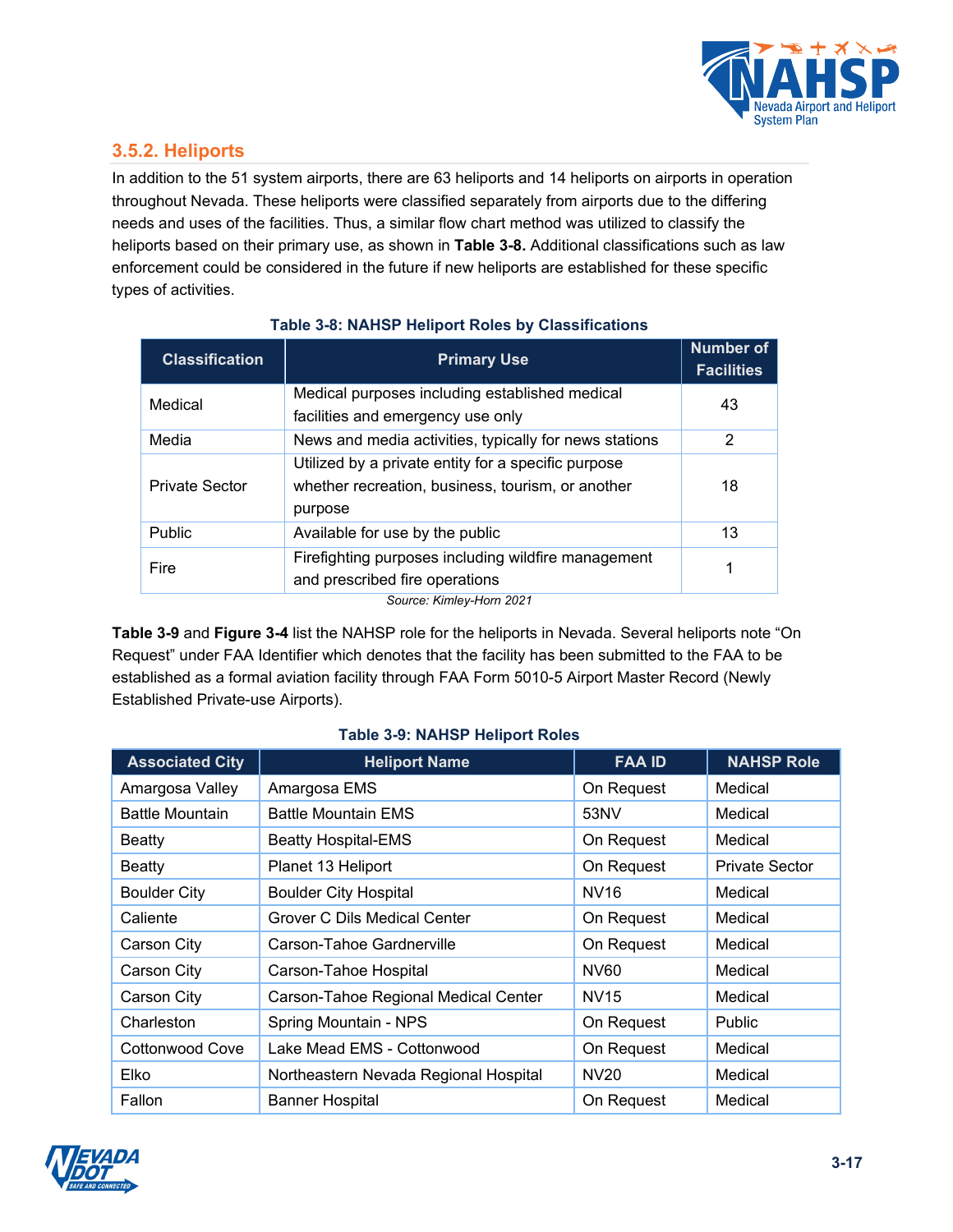

| <b>Associated City</b> | <b>Heliport Name</b>                         | <b>FAA ID</b>     | <b>NAHSP Role</b>     |
|------------------------|----------------------------------------------|-------------------|-----------------------|
| Hawthorne              | <b>Grant Hospital</b>                        | On Request        | Medical               |
| Henderson              | <b>Henderson Hospital</b>                    | 32NV              | Medical               |
| Henderson              | St Rose Dominican Hospital                   | <b>NV25</b>       | Medical               |
| Las Vegas              | Action                                       | <b>NV40</b>       | Medical               |
| Las Vegas              | <b>Centennial Hills Hospital</b>             | On Request        | Medical               |
| Las Vegas              | Children's Hospital Heliport #2              | On Request        | Medical               |
| Las Vegas              | <b>Circus Circus</b>                         | <b>NV48</b>       | <b>Private Sector</b> |
| Las Vegas              | <b>Desert Springs Hospital</b>               | 3NV1              | Medical               |
| Las Vegas              | <b>Gilbert Development Corp</b>              | <b>NV61</b>       | <b>Private Sector</b> |
| Las Vegas              | <b>KLAS Channel 8</b>                        | <b>NV38</b>       | Media                 |
| Las Vegas              | Las Vegas Motor Speedway - EMS               | On Request        | Medical               |
| Las Vegas              | Primm Valley Resort Casino EMS               | On Request        | Medical               |
| Las Vegas              | <b>Spring Valley Hospital</b>                | 2VE <sub>2</sub>  | Medical               |
| Las Vegas              | St Rose Dominican San Martin Campus          | 64NV              | Medical               |
| Las Vegas              | St. Rose Dominican - Rose De Lima            | On Request        | Medical               |
| Las Vegas              | <b>Summerlin Medical Center</b>              | 0NV1              | Medical               |
| Las Vegas              | <b>Sunrise Medical Center</b>                | NV86              | Medical               |
| Las Vegas              | Sunrise Mountain View Hospital               | 10NV              | Medical               |
| Las Vegas              | University Medical Center-Southern<br>Nevada | <b>NV34</b>       | Medical               |
| Las Vegas              | Valley Hospital Medical Center               | <b>NV53</b>       | Medical               |
| Logandale              | Moapa Logandale                              | On Request        | Fire                  |
| Lovelock               | Pershing General Hospital                    | <b>NV19</b>       | Medical               |
| Lyon County            | Flying M Ranch (Hilton Ranch)                | On Request        | Public                |
| Mesquite               | Mesa View Regional Hospital                  | 99NV              | Medical               |
| Mesquite               | Vista Del Monte Lot 55                       | 2N <sub>V</sub> 3 | <b>Private Sector</b> |
| Minden                 | Helicopter Parts International Inc. (HPI)    | On Request        | Private Sector        |
| Nelson                 | <b>Eldorado Substation</b>                   | <b>NV37</b>       | Private Sector        |
| North Las Vegas        | Emerus                                       | <b>NV24</b>       | Medical               |
| Owyhee                 | Owyhee Hospital                              | On Request        | Medical               |
| Overton                | Echo Bay <sup>4</sup>                        | On Request        | Public                |
| Pahrump                | Desert View Hospital                         | On Request        | Medical               |
| Pahrump                | Flying S Ranch                               | <b>NV54</b>       | <b>Private Sector</b> |
| Pahrump                | <b>KPVM Television</b>                       | 90NV              | Media                 |

 $^4$  Echo Bay Marina Heliport (FAA ID On Request) is located approximately three miles away from Echo Bay Airport (0L9).

<span id="page-17-0"></span>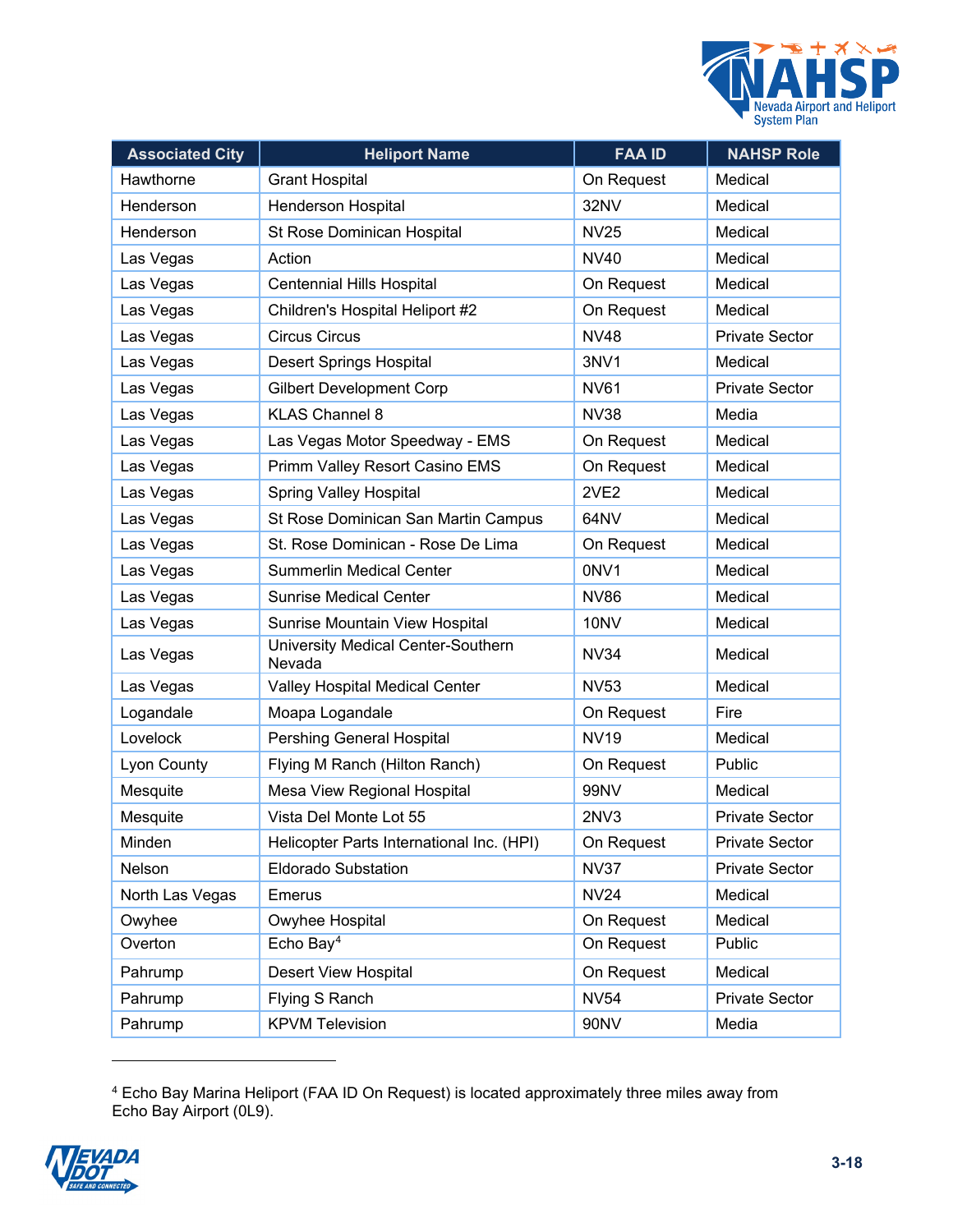

| <b>Associated City</b> | <b>Heliport Name</b>                 | <b>FAA ID</b>    | <b>NAHSP Role</b>     |
|------------------------|--------------------------------------|------------------|-----------------------|
| Pahrump                | Mercy Air-Pahrump                    | <b>2NV8</b>      | Medical               |
| Pahrump                | <b>Precious Materials</b>            | <b>NV73</b>      | <b>Private Sector</b> |
| Reno                   | Freedom Helipad                      | <b>NV77</b>      | <b>Private Sector</b> |
| Reno                   | Remsa/Care Flight                    | <b>NV78</b>      | Medical               |
| Reno                   | Renown Regional Medical Center       | <b>NV57</b>      | Medical               |
| Reno                   | St Mary's Regional Medical Center    | <b>NV58</b>      | Medical               |
| Sandy Valley           | Fly Sin City #1                      | <b>NV91</b>      | <b>Private Sector</b> |
| Sandy Valley           | Fly Sin City #2                      | NV92             | <b>Private Sector</b> |
| Sandy Valley           | Fly Sin City #3                      | <b>NV93</b>      | <b>Private Sector</b> |
| Sandy Valley           | <b>Sky Ranch</b>                     | <b>NV21</b>      | Medical               |
| Searchlight            | Renegades Mines Partners LLC         | <b>NV10</b>      | Medical               |
| Searchlight            | Searchlight Airport H1               | On Request       | <b>Private Sector</b> |
| Searchlight            | Searchlight Airport H2 EMS           | On Request       | <b>Private Sector</b> |
| Sparks                 | Air Sailing                          | NV <sub>23</sub> | <b>Private Sector</b> |
| Sparks                 | Northern Nevada Medical Center       | NV69             | Medical               |
| Wendover               | West Wendover EMS                    | On Request       | Medical               |
| Winnemucca             | <b>Humboldt General Hospital EMS</b> | 22NV             | Medical               |
| Yerington              | South Lyon County Hospital           | On Request       | Medical               |

*Sources: Kimley-Horn 2021, NDOT 2021, FAA Form 5010 Airport Master Record 2021*

In addition to stand-alone heliports, there are nine system airports that have one or more established heliports within the airport boundary, as listed in **[Table 3-10](#page-18-0)**. These heliports are primarily for public use.

#### **Table 3-10: Heliports on Airports[5](#page-18-1)**

<span id="page-18-0"></span>

| <b>Associated City</b> | <b>Airport Name</b>                  | <b>FAA ID</b>   | <b>Heliport ID</b> | <b>NAHSP Role</b>     |
|------------------------|--------------------------------------|-----------------|--------------------|-----------------------|
| <b>Battle Mountain</b> | <b>Battle Mountain</b>               | <b>BAM</b>      | H1                 | <b>Public</b>         |
| <b>Battle Mountain</b> | <b>Battle Mountain</b>               | <b>BAM</b>      | H <sub>2</sub>     | Public                |
| Gerlach                | Black Rock City (Burning Man)        | 88NV            | H1                 | <b>Private Sector</b> |
| Gerlach                | <b>Black Rock City (Burning Man)</b> | <b>88NV</b>     | H <sub>2</sub>     | <b>Private Sector</b> |
| Gerlach                | <b>Black Rock City (Burning Man)</b> | 88NV            | H <sub>3</sub>     | <b>Private Sector</b> |
| Kingston               | Kingston                             | N <sub>15</sub> | H1                 | Public                |
| Mesquite               | Mesquite                             | 67L             | H1                 | <b>Public</b>         |
| Minden                 | Minden-Tahoe                         | <b>MEV</b>      | BLM1               | <b>Public</b>         |
| Minden                 | Minden-Tahoe                         | <b>MEV</b>      | BLM <sub>2</sub>   | Public                |

<sup>5</sup> Goldfield Airport (NV50), currently a private airport without a heliport, has requested to become a public-use airport and to have a heliport added, which would add the airport to this list. These changes have not yet taken place.

<span id="page-18-1"></span>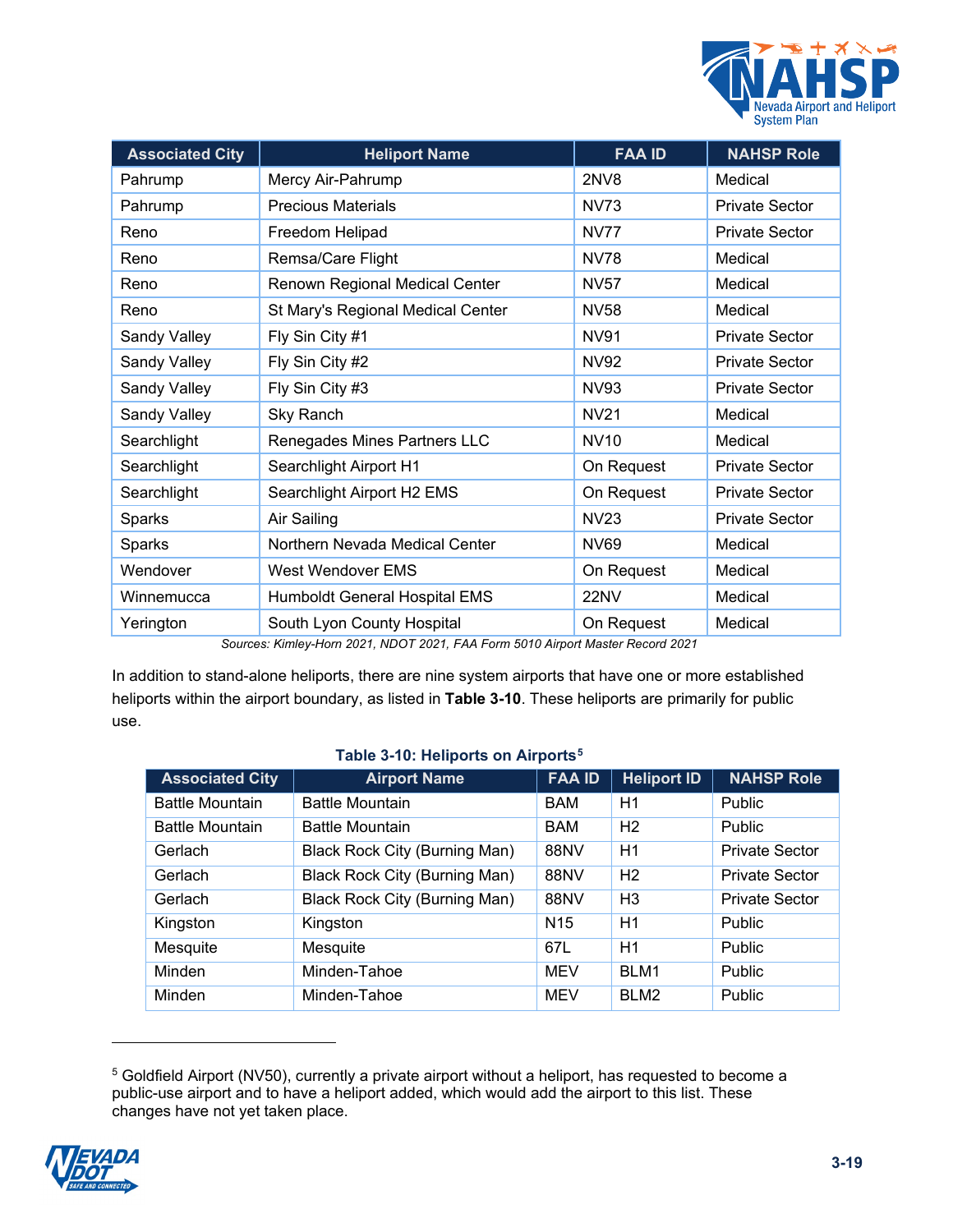

| <b>Associated City</b> | <b>Airport Name</b>  | <b>FAA ID</b> | Heliport ID    | <b>NAHSP Role</b> |
|------------------------|----------------------|---------------|----------------|-------------------|
| Pahrump                | Calvada Meadows      | 74P           | H1             | Public            |
| Tonopah                | Tonopah              | <b>TPH</b>    | H1             | Public            |
| Winnemucca             | Winnemucca Municipal | <b>WMC</b>    | H1             | Public            |
| Winnemucca             | Winnemucca Municipal | <b>WMC</b>    | H <sub>2</sub> | Public            |

*Sources: Kimley-Horn 2021, FAA Form 5010 Airport Master Record 2021*